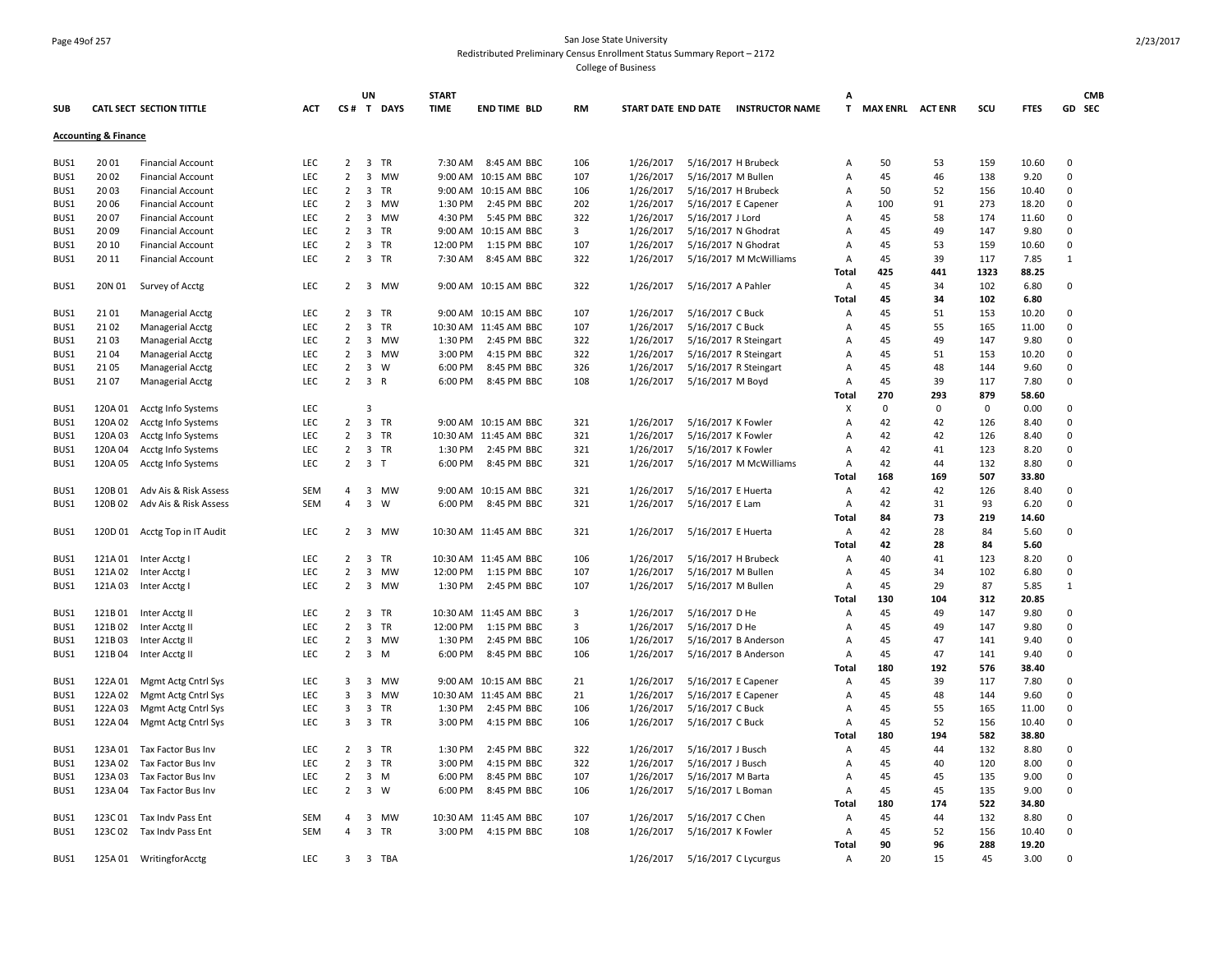#### Page 50of 257 San Jose State University Redistributed Preliminary Census Enrollment Status Summary Report – 2172

|              |                    |                                                        |            |                                  | UN                      |              | <b>START</b> |                                      |            |                        |                      |                               | Δ            |                         |             |             |                |                             | <b>CMB</b> |
|--------------|--------------------|--------------------------------------------------------|------------|----------------------------------|-------------------------|--------------|--------------|--------------------------------------|------------|------------------------|----------------------|-------------------------------|--------------|-------------------------|-------------|-------------|----------------|-----------------------------|------------|
| <b>SUB</b>   |                    | CATL SECT SECTION TITTLE                               | <b>ACT</b> |                                  |                         | CS# T DAYS   | <b>TIME</b>  | <b>END TIME BLD</b>                  | <b>RM</b>  | START DATE END DATE    |                      | <b>INSTRUCTOR NAME</b>        | $\mathbf{T}$ | <b>MAX ENRL ACT ENR</b> |             | scu         | <b>FTES</b>    | GD SEC                      |            |
|              |                    |                                                        |            |                                  |                         |              |              |                                      |            |                        |                      |                               | <b>Total</b> | 20                      | 15          | 45          | 3.00           |                             |            |
| BUS1         | 12601              | Adv Acctg                                              | <b>LEC</b> | $\overline{2}$                   |                         | 3 TR         |              | 9:00 AM 10:15 AM BBC                 | 322        | 1/26/2017              |                      | 5/16/2017 M McWilliams        | Α            | 45                      | 46          | 138         | 9.20           | 0                           |            |
|              |                    |                                                        |            |                                  |                         |              |              |                                      |            |                        |                      |                               | <b>Total</b> | 45                      | 46          | 138         | 9.20           |                             |            |
| BUS1         |                    | 127B 01 Adv Honors Practicum                           | LEC        | $\overline{2}$                   | $3 \, M$                |              | 6:00 PM      | 8:45 PM BBC                          | 326        | 1/26/2017              | 5/16/2017 B Parineh  |                               | A            | 40                      | 19          | 57          | 3.80           | $\mathbf 0$                 |            |
|              |                    |                                                        |            |                                  |                         |              |              |                                      |            |                        |                      |                               | Total        | 40                      | 19          | 57          | 3.80           |                             |            |
| BUS1         | 12801              | Acct Non-Prf Org                                       | LEC        | $\overline{2}$                   | $3 \, M$                |              | 6:00 PM      | 8:45 PM BBC                          | 322        | 1/26/2017              | 5/16/2017 J Lord     |                               | A            | 45<br>45                | 60<br>60    | 180         | 12.00<br>12.00 | $\mathbf 0$                 |            |
|              |                    |                                                        | LEC        |                                  |                         |              |              |                                      |            |                        |                      |                               | Total        |                         |             | 180<br>123  |                |                             |            |
| BUS1<br>BUS1 | 129A 01<br>129A 02 | <b>Financial Auditing</b><br><b>Financial Auditing</b> | <b>LEC</b> | $\overline{2}$<br>$\overline{2}$ |                         | 3 TR<br>3 TR | 12:00 PM     | 10:30 AM 11:45 AM BBC<br>1:15 PM BBC | 302<br>302 | 1/26/2017<br>1/26/2017 | 5/16/2017 J Zhang    |                               | Α<br>Α       | 45<br>45                | 41<br>36    | 108         | 8.20<br>7.20   | $\mathbf 0$<br>$\mathbf{0}$ |            |
| BUS1         | 129A 03            | <b>Financial Auditing</b>                              | <b>LEC</b> | $\overline{2}$                   | $\overline{3}$          | $\mathsf{R}$ | 6:00 PM      | 8:45 PM BBC                          | 106        | 1/26/2017              | 5/16/2017 J Zhang    | 5/16/2017 M Williams          | A            | 45                      | 39          | 117         | 7.80           | $\mathbf 0$                 |            |
|              |                    |                                                        |            |                                  |                         |              |              |                                      |            |                        |                      |                               | Total        | 135                     | 116         | 348         | 23.20          |                             |            |
| BUS1         | 17001              | Fund of Finance                                        | LEC        | $\overline{2}$                   |                         | 3 MW         | 7:30 AM      | 8:45 AM BBC                          | 204        | 1/26/2017              | 5/16/2017 B Parineh  |                               | Α            | 100                     | 105         | 315         | 21.00          | $\mathbf 0$                 |            |
| BUS1         | 17002              | Fund of Finance                                        | LEC        | $\overline{2}$                   |                         | 3 MW         |              | 9:00 AM 10:15 AM BBC                 | 108        | 1/26/2017              | 5/16/2017 L Roden    |                               | Α            | 45                      | 44          | 132         | 8.80           | $\pmb{0}$                   |            |
| BUS1         | 17003              | <b>Fund of Finance</b>                                 | <b>LEC</b> | 2                                | $\overline{\mathbf{3}}$ | TR           |              | 9:00 AM 10:15 AM BBC                 | 21         | 1/26/2017              | 5/16/2017 M Burak    |                               | A            | 45                      | 49          | 147         | 9.80           | $\Omega$                    |            |
| BUS1         | 17004              | Fund of Finance                                        | <b>LEC</b> | $\overline{2}$                   | $\overline{3}$          | <b>MW</b>    |              | 10:30 AM 11:45 AM BBC                | 108        | 1/26/2017              | 5/16/2017 L Roden    |                               | A            | 45                      | 42          | 126         | 8.40           | $\Omega$                    |            |
| BUS1         | 17005              | Fund of Finance                                        | LEC        | $\overline{2}$                   | $\overline{3}$          | TR           |              | 10:30 AM 11:45 AM BBC                | 21         | 1/26/2017              | 5/16/2017 X Xu       |                               | A            | 45                      | 51          | 153         | 10.20          | $\mathsf 0$                 |            |
| BUS1         | 17006              | Fund of Finance                                        | <b>LEC</b> | $\overline{2}$                   | 3                       | TR           |              | 10:30 AM 11:45 AM BBC                | 204        | 1/26/2017              | 5/16/2017 M Burak    |                               | A            | 100                     | 106         | 318         | 21.20          | $\mathbf 0$                 |            |
| BUS1         | 17007              | Fund of Finance                                        | LEC        | $\overline{2}$                   | $\overline{3}$          | MW           | 12:00 PM     | 1:15 PM BBC                          | 108        | 1/26/2017              | 5/16/2017 T Rajkovic |                               | A            | 45                      | 54          | 162         | 10.80          | 0                           |            |
| BUS1         | 17008              | Fund of Finance                                        | LEC        | 2                                |                         | 3 MW         | 12:00 PM     | 1:15 PM BBC                          | 106        | 1/26/2017              |                      | 5/16/2017 A Meshcheryakov     | Α            | 45                      | 44          | 132         | 8.80           | $\mathbf 0$                 |            |
| BUS1         | 17009              | Fund of Finance                                        | LEC        |                                  | $\overline{3}$          |              |              |                                      |            |                        |                      |                               | x            | $\Omega$                | $\mathbf 0$ | $\mathbf 0$ | 0.00           | $\mathbf 0$                 |            |
| BUS1         | 170 10             | Fund of Finance                                        | LEC        | $\overline{2}$                   | $\overline{3}$          | MW           | 3:00 PM      | 4:15 PM BBC                          | 106        | 1/26/2017              | 5/16/2017 L Roden    |                               | Α            | 45                      | 40          | 120         | 8.00           | $\mathsf 0$                 |            |
| BUS1         | 170 11             | <b>Fund of Finance</b>                                 | <b>LEC</b> | 2                                | $\overline{3}$          | M            | 6:00 PM      | 8:45 PM BBC                          | 108        | 1/26/2017              | 5/16/2017 D Abbott   |                               | A            | 45                      | 51          | 153         | 10.20          | $\Omega$                    |            |
| BUS1         | 170 12             | Fund of Finance                                        | <b>LEC</b> | 2                                | $\overline{3}$          | T            | 6:00 PM      | 8:45 PM BBC                          | 108        | 1/26/2017              | 5/16/2017 D Abbott   |                               | A            | 45                      | 50          | 150         | 10.00          | $\Omega$                    |            |
| BUS1         | 170 13             | Fund of Finance                                        | LEC        | $\overline{2}$                   |                         | $3 \quad W$  | 6:00 PM      | 8:45 PM BBC                          | 108        | 1/26/2017              | 5/16/2017 E Webb     |                               | Α            | 45                      | 54          | 162         | 10.80          | $\mathsf 0$                 |            |
| BUS1         | 170 14             | Fund of Finance                                        | LEC        | $\overline{2}$                   |                         | 3 TBA        |              |                                      |            | 1/26/2017              | 5/16/2017 X Xu       |                               | A            | 45                      | 51          | 153         | 10.20          | $\mathbf 0$                 |            |
|              |                    |                                                        |            |                                  |                         |              |              |                                      |            |                        |                      |                               | Total        | 695                     | 741         | 2223        | 148.20         |                             |            |
| BUS1         | 171A 01            | <b>Financial Instit</b>                                | LEC        | 2                                | $\overline{3}$          | TR           |              | 9:00 AM 10:15 AM BBC                 | 108        | 1/26/2017              | 5/16/2017 S Ivanov   |                               | Α            | 45                      | 47          | 141         | 9.40           | 0                           |            |
| BUS1         | 171A 02            | Financial Instit                                       | LEC        | $\overline{2}$                   | $\mathbf{3}$            | TR           |              | 10:30 AM 11:45 AM BBC                | 108        | 1/26/2017              | 5/16/2017 S Ivanov   |                               | Α            | 45                      | 46          | 138         | 9.20           | $\Omega$                    |            |
| BUS1         | 171A 03            | Financial Instit                                       | LEC        | $\overline{2}$                   |                         | 3 TR         | 1:30 PM      | 2:45 PM BBC                          | 107        | 1/26/2017              | 5/16/2017 X Xu       |                               | A            | 45                      | 50          | 150         | 10.00          | $\mathsf 0$                 |            |
|              |                    |                                                        |            |                                  |                         |              |              |                                      |            |                        |                      |                               | Total        | 135                     | 143         | 429         | 28.60          |                             |            |
| BUS1         | 171B01             | <b>Commercial Banking</b>                              | LEC        | $\overline{2}$                   | 3                       | MW           | 12:00 PM     | 1:15 PM BBC                          | 322        | 1/26/2017              | 5/16/2017 M Pagani   |                               | Α            | 45                      | 43          | 129         | 8.60           | 0                           |            |
|              |                    |                                                        |            |                                  |                         |              |              |                                      |            |                        |                      |                               | Total        | 45                      | 43          | 129         | 8.60           |                             |            |
| BUS1         | 172A 01            | <b>Investmt Analysis</b>                               | LEC        | $\overline{2}$                   |                         | 3 TR         | 1:30 PM      | 2:45 PM BBC                          | 108        | 1/26/2017              | 5/16/2017 J Cho      |                               | Α            | 45                      | 48          | 144         | 9.60           | $\mathbf 0$                 |            |
| BUS1         | 172A 02            | <b>Investmt Analysis</b>                               | LEC        | $\overline{2}$                   | $\overline{3}$          | MW           |              | 10:30 AM 11:45 AM BBC                | 106        | 1/26/2017              |                      | 5/16/2017 A Meshcheryakov     | Α            | 45                      | 52          | 156         | 10.40          | $\mathbf 0$                 |            |
| BUS1         | 172A 03            | <b>Investmt Analysis</b>                               | <b>LEC</b> | $\overline{2}$                   | 3 <sub>1</sub>          |              | 6:00 PM      | 8:45 PM BBC                          | 106        | 1/26/2017              | 5/16/2017 J Cho      |                               | Α            | 45                      | 46          | 138         | 9.20           | $\mathbf 0$                 |            |
|              |                    |                                                        |            |                                  |                         |              |              |                                      |            |                        |                      |                               | Total        | 135                     | 146         | 438         | 29.20          |                             |            |
| BUS1         | 172B 01            | Portfolio Mgmt                                         | LEC        | 2                                |                         | 3 MW         |              | 9:00 AM 10:15 AM BBC                 | 3          | 1/26/2017              | 5/16/2017 F Jones    |                               | Α            | 45                      | 46          | 138         | 9.20           | $\mathbf 0$                 |            |
|              |                    |                                                        |            |                                  |                         |              |              |                                      |            |                        |                      |                               | <b>Total</b> | 45                      | 46          | 138         | 9.20           |                             |            |
| BUS1         |                    | 172C 01 Futures and Options                            | LEC        | $2^{\circ}$                      |                         | 3 TR         |              | 12:00 PM 1:15 PM BBC                 | 108        | 1/26/2017              | 5/16/2017 J Cho      |                               | A            | 45                      | 34          | 102         | 6.80           | 0                           |            |
|              |                    |                                                        |            |                                  |                         |              |              |                                      |            |                        |                      |                               | Total        | 45                      | 34          | 102         | 6.80           |                             |            |
| BUS1         |                    | 172D 01 Student Fund                                   | LEC        | $\overline{3}$                   |                         | 3 TR         | 1:30 PM      | 2:45 PM BBC                          | 303        | 1/26/2017              | 5/16/2017 S Ivanov   |                               | Α            | 20                      | 18          | 54          | 3.60           | 0                           |            |
|              |                    |                                                        |            |                                  |                         |              |              |                                      |            |                        |                      |                               | Total        | 20                      | 18          | 54          | 3.60           |                             |            |
| BUS1         | 173A 01            | Fin Mgt Theory Pol                                     | <b>LEC</b> | 2                                |                         | 3 MW         |              | 9:00 AM 10:15 AM BBC                 | 106        | 1/26/2017              | 5/16/2017 T Rajkovic |                               | Α            | 45                      | 54          | 162         | 10.80          | $\mathbf 0$                 |            |
| BUS1         | 173A 02            | Fin Mgt Theory Pol                                     | LEC        | $\overline{2}$                   | $\overline{3}$          | TR           |              | 10:30 AM 11:45 AM BBC                | 322        | 1/26/2017              |                      | 5/16/2017 B Campsey           | Α            | 45                      | 42          | 126         | 8.40           | $\mathbf 0$                 |            |
| BUS1         | 173A 03            | Fin Mgt Theory Pol                                     | LEC        | $\overline{2}$                   |                         | 3 TR         | 12:00 PM     | 1:15 PM BBC                          | 322        | 1/26/2017              |                      | 5/16/2017 B Campsey           | Α            | 45                      | 38          | 114         | 7.60           | $\mathbf 0$                 |            |
| BUS1         | 173A 04            | Fin Mgt Theory Pol                                     | LEC        | $\overline{2}$                   | $\overline{3}$          | W            | 6:00 PM      | 8:45 PM BBC                          | 107        | 1/26/2017              | 5/16/2017 M Pagani   |                               | Α            | 45                      | 33          | 99          | 6.60           | $\pmb{0}$                   |            |
|              |                    |                                                        |            |                                  |                         |              |              |                                      |            |                        |                      |                               | Total        | 180                     | 167         | 501         | 33.40          |                             |            |
| BUS1         | 173B 01            | Prob in Fin Mgmt                                       | LEC        | $\overline{2}$                   |                         | $3 \quad W$  | 6:00 PM      | 8:45 PM BBC                          | 302        | 1/26/2017              |                      | 5/16/2017 A Vuorikoski-Bullis | Α            | 45                      | 40          | 120         | 8.00           | $\mathbf 0$                 |            |
|              |                    |                                                        |            |                                  |                         |              |              |                                      |            |                        |                      |                               | Total        | 45                      | 40          | 120         | 8.00           |                             |            |
| BUS1         | 173C01             | <b>Entrepreneurial Finance</b>                         | LEC        | 2                                |                         | 3 MW         | 12:00 PM     | 1:15 PM BBC                          | 301        | 1/26/2017              | 5/16/2017 B Parineh  |                               | Α            | 45                      | 49          | 147         | 9.80           | $\mathbf 0$                 |            |
|              |                    |                                                        |            |                                  |                         |              |              |                                      |            |                        |                      |                               | <b>Total</b> | 45                      | 49          | 147         | 9.80           |                             |            |
| BUS1         | 175 01             | Real Est Finance                                       | LEC        | $\overline{2}$                   |                         | 3 M          | 6:00 PM      | 8:45 PM BBC                          | 220        | 1/26/2017              |                      | 5/16/2017 S Daugherty         | Α            | 45                      | 52          | 156         | 10.40          | 0                           |            |
|              |                    |                                                        |            |                                  |                         |              |              |                                      |            |                        |                      |                               | Total        | 45                      | 52          | 156         | 10.40          |                             |            |
| BUS1         | 17701              | Inter Bus Fin                                          | LEC        | $\overline{2}$                   |                         | 3 W          | 1:30 PM      | 4:15 PM BBC                          | 302        | 1/26/2017              |                      | 5/16/2017 A Vuorikoski-Bullis | Α            | 45                      | 45          | 135         | 9.00           | $\Omega$                    |            |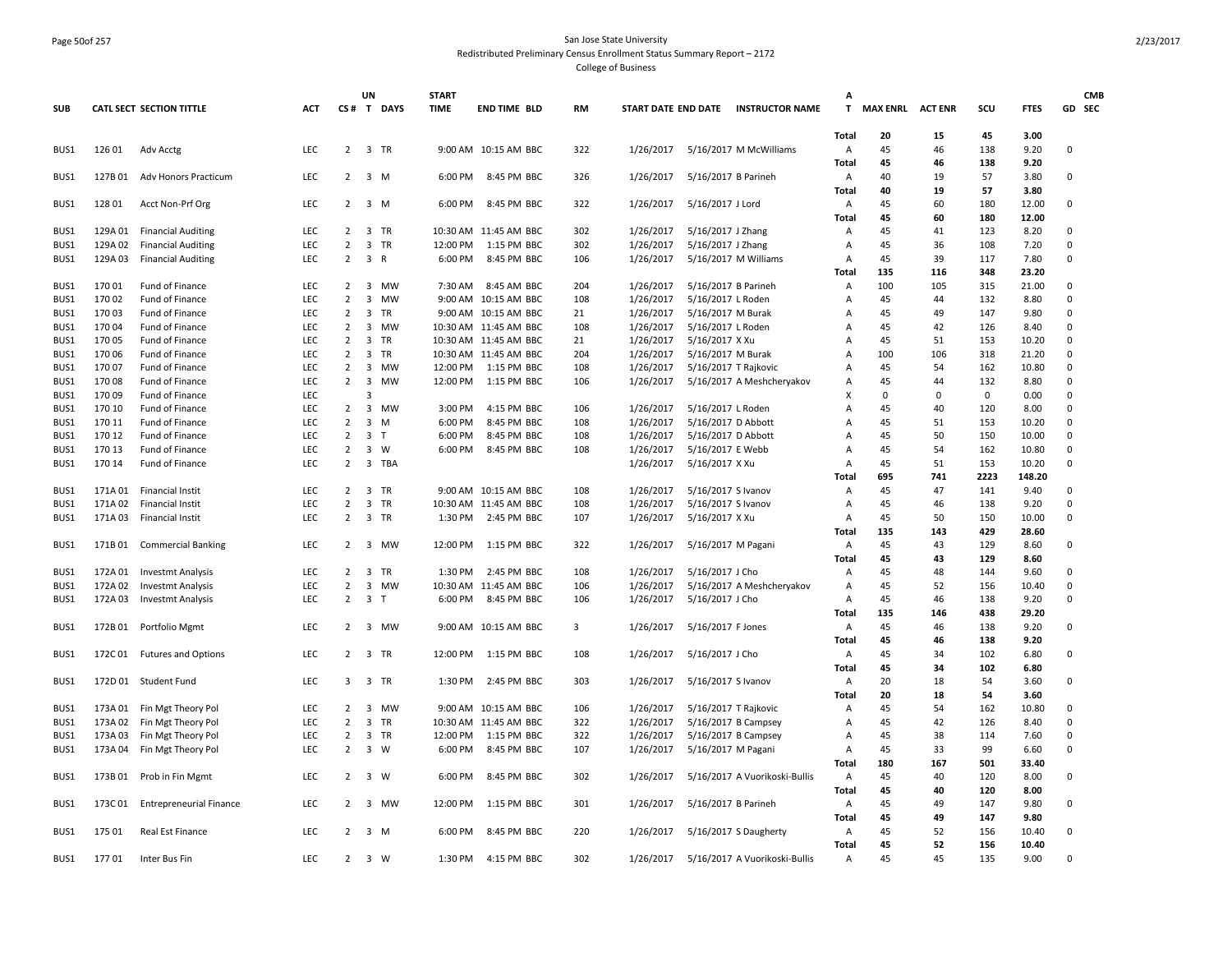## Page 51of 257 San Jose State University Redistributed Preliminary Census Enrollment Status Summary Report – 2172 College of Business

| <b>SUB</b> | <b>CATL SECT SECTION TITTLE</b> | <b>ACT</b> | UN<br><b>DAYS</b><br>CS# | <b>START</b><br>TIME | <b>END TIME BLD</b>   | RM  | <b>START DATE END DATE</b> |                   | <b>INSTRUCTOR NAME</b>                | A            | <b>MAX ENRL</b> | <b>ACT ENR</b> | scu      | <b>FTES</b> | <b>CMB</b><br>GD SEC |
|------------|---------------------------------|------------|--------------------------|----------------------|-----------------------|-----|----------------------------|-------------------|---------------------------------------|--------------|-----------------|----------------|----------|-------------|----------------------|
| BUS1       | 17702<br>Inter Bus Fin          | LEC        | 3 T                      | 6:00 PM              | 8:45 PM BBC           | 302 | 1/26/2017                  |                   | 5/16/2017 A Vuorikoski-Bullis         | A            | 45              | 35             | 105      | 7.00        | $\mathbf 0$          |
|            |                                 |            |                          |                      |                       |     |                            |                   |                                       | <b>Total</b> | 90              | 80             | 240      | 16.00       |                      |
| BUS1       | Selec Top Bus Fin<br>179B 01    | <b>LEC</b> | MW<br>್ರ                 |                      | 10:30 AM 11:45 AM BBC |     | 1/26/2017                  | 5/16/2017 F Jones |                                       | A            | 45              | 50             | 150      | 10.00       | $\mathbf 0$          |
|            |                                 |            |                          |                      |                       |     |                            |                   |                                       | <b>Total</b> | 45              | 50             | 150      | 10.00       |                      |
| BUS1       | Indiv Study Acctg<br>180A 01    | <b>SUP</b> | TBA<br>36                |                      |                       |     | 1/26/2017                  | 5/16/2017 E Grace |                                       |              | $\Delta$        |                |          | 0.13        | $\mathbf 0$          |
|            |                                 |            |                          |                      |                       |     |                            |                   |                                       | <b>Total</b> | $\mathbf{a}$    |                |          | 0.13        |                      |
| BUS1       | Indiv Study Finan<br>180C01     | SUP        | TBA<br>36                |                      |                       |     | 1/26/2017                  | 5/16/2017         |                                       | A            |                 |                | $\Omega$ | 0.00        | $\mathbf 0$          |
|            |                                 |            |                          |                      |                       |     |                            |                   |                                       | Total        |                 |                | 0        | 0.00        |                      |
|            |                                 |            |                          |                      |                       |     |                            |                   | <b>Accounting &amp; Finance Total</b> |              | 3658            | 3665           | 10991    | 732.83      |                      |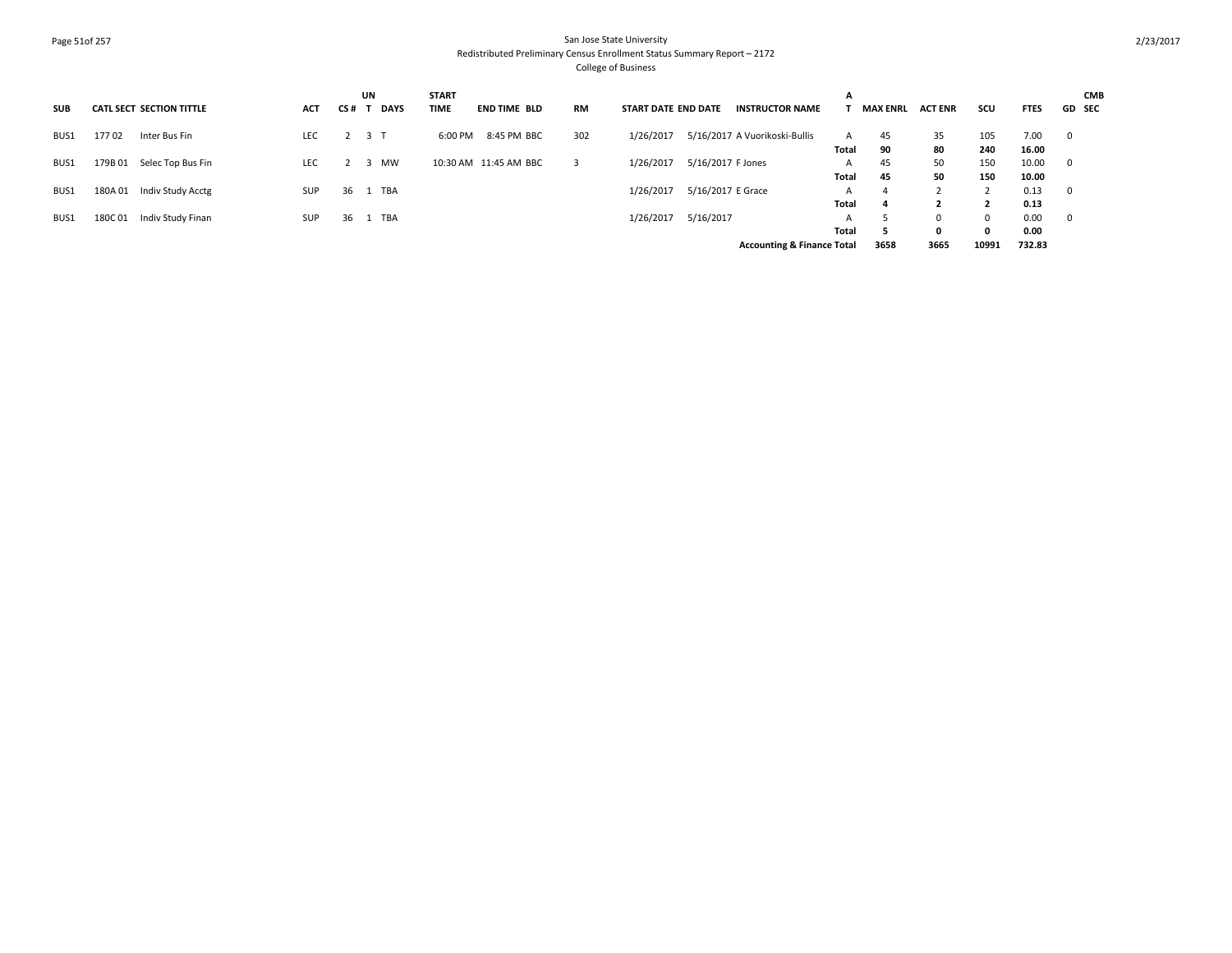## Page 52of 257 San Jose State University Redistributed Preliminary Census Enrollment Status Summary Report – 2172

|            |                                   |                                |            |                                  | <b>UN</b>                      | <b>START</b> |                      |           |                     |                     |                                         | А          |                    |                |              |               | <b>CMB</b>     |  |
|------------|-----------------------------------|--------------------------------|------------|----------------------------------|--------------------------------|--------------|----------------------|-----------|---------------------|---------------------|-----------------------------------------|------------|--------------------|----------------|--------------|---------------|----------------|--|
| <b>SUB</b> |                                   | CATL SECT SECTION TITTLE       | ACT        |                                  | CS# T DAYS                     | <b>TIME</b>  | <b>END TIME BLD</b>  | <b>RM</b> | START DATE END DATE |                     | <b>INSTRUCTOR NAME</b>                  |            | T MAX ENRL ACT ENR |                | scu          | <b>FTES</b>   | GD SEC         |  |
|            | <b>Business Graduate Programs</b> |                                |            |                                  |                                |              |                      |           |                     |                     |                                         |            |                    |                |              |               |                |  |
|            |                                   |                                |            |                                  |                                |              |                      |           |                     |                     |                                         |            |                    |                |              |               |                |  |
| BUS        | 202 01                            | Managing Glob Econ             | LEC        | $\overline{2}$<br>$\overline{2}$ | $\overline{\mathbf{3}}$<br>S   | 1:30 PM      | 6:00 PM BBC          | 21        | 3/20/2017           | 5/16/2017           |                                         | Α          | 40                 | 41             | 123          | 10.25         | 41<br>40       |  |
| <b>BUS</b> | 20202                             | Managing Glob Econ             | LEC        |                                  | $\overline{\mathbf{3}}$<br>S   | 1:30 PM      | 6:00 PM BBC          | 22        | 3/20/2017           | 5/16/2017           |                                         | Α          | 40                 | 40             | 120          | 10.00         |                |  |
| <b>BUS</b> | 21001                             |                                | LEC        |                                  | $2 \quad 3 \quad S$            | 8:30 AM      | 1:00 PM BBC          | 205       | 1/25/2017           |                     |                                         | Total      | 80<br>40           | 81<br>18       | 243<br>54    | 20.25<br>4.50 | 18             |  |
|            |                                   | Devel & Mng People             |            |                                  |                                |              |                      |           |                     | 3/18/2017           |                                         | Α<br>Total | 40                 | 18             | 54           | 4.50          |                |  |
| <b>BUS</b> | 220K01                            | Practicum                      | LEC        | $2^{\circ}$                      | 3 TBA                          |              |                      |           | 1/26/2017           |                     |                                         | Α          | 40                 | 16             | 48           | 4.00          | 16             |  |
|            |                                   |                                |            |                                  |                                |              |                      |           |                     |                     | 5/16/2017 C Lycurgus                    | Total      | 40                 | 16             | 48           | 4.00          |                |  |
| <b>BUS</b> |                                   | 220M 01 Accounting Ethics      | LEC        |                                  | 1 3 TBA                        |              |                      |           | 1/26/2017           | 5/16/2017 J Zhang   |                                         | Α          | 40                 | 23             | 69           | 5.75          | 23             |  |
|            |                                   |                                |            |                                  |                                |              |                      |           |                     |                     |                                         | Total      | 40                 | 23             | 69           | 5.75          |                |  |
| BUS        | 220P 01                           | Tax Indiv Flow Thru            | <b>LEC</b> | $\overline{2}$                   | $\overline{3}$<br>MTRF         | 1:30 PM      | 5:30 PM BBC          | 3         | 5/9/2017            | 5/16/2017 C Chen    |                                         | Α          | 40                 | 23             | 69           | 5.75          | 23             |  |
|            |                                   |                                |            |                                  |                                |              |                      |           |                     |                     |                                         | Total      | 40                 | 23             | 69           | 5.75          |                |  |
| <b>BUS</b> |                                   | 220U 01 IT Audit & Int Control | LEC        | $\overline{2}$                   | 3 F                            | 9:00 AM      | 1:00 PM BBC          | 3         | 4/3/2017            | 5/5/2017            |                                         | Α          | 40                 | 26             | 78           | 6.50          | 26             |  |
|            |                                   |                                |            |                                  |                                |              |                      |           |                     |                     |                                         | Total      | 40                 | 26             | 78           | 6.50          |                |  |
| <b>BUS</b> | 220V 01                           | Spec Topics in Accntg          | LEC        | 2                                | 3 TR                           | 1:30 PM      | 5:30 PM BBC          | 3         | 4/4/2017            |                     | 5/4/2017 M McWilliams                   | Α          | 40                 | 15             | 45           | 3.75          | 15             |  |
|            |                                   |                                |            |                                  |                                |              |                      |           |                     |                     |                                         | Total      | 40                 | 15             | 45           | 3.75          |                |  |
| <b>BUS</b> | 220X 01                           | Bus Anal & Val Fin             | <b>LEC</b> | $\overline{2}$                   | 3S                             | 8:30 AM      | 1:30 PM BBC          | 22        | 3/20/2017           | 5/16/2017           |                                         | Α          | 25                 | 9              | 27           | 2.25          | 9              |  |
|            |                                   |                                |            |                                  |                                |              |                      |           |                     |                     |                                         | Total      | 25                 | 9              | 27           | 2.25          |                |  |
| <b>BUS</b> | 23001                             | <b>Marketing Mgmt</b>          | LEC        | $\overline{2}$                   | 3 <sub>5</sub>                 | 8:30 AM      | 1:00 PM BBC          | 21        | 1/25/2017           | 3/18/2017           |                                         | Α          | 35                 | 35             | 105          | 8.75          | 35             |  |
| BUS        | 23002                             | <b>Marketing Mgmt</b>          | LEC        | $\overline{2}$                   | $\overline{\mathbf{3}}$<br>S   | 1:30 PM      | 6:00 PM BBC          | 21        | 1/25/2017           | 3/18/2017           |                                         | Α          | 35                 | 34             | 102          | 8.50          | 34             |  |
|            |                                   |                                |            |                                  |                                |              |                      |           |                     |                     |                                         | Total      | 70                 | 69             | 207          | 17.25         |                |  |
| BUS        | 25001                             | Law & Ethics                   | <b>LEC</b> | $\overline{2}$                   | 3 <sub>5</sub>                 | 1:30 PM      | 6:00 PM BBC          | 22        | 1/25/2017           | 3/18/2017           |                                         | А          | 30                 | 32             | 96           | 8.00          | 32             |  |
| <b>BUS</b> | 25002                             | Law & Ethics                   | LEC        | $\overline{2}$                   | 3 <sub>5</sub>                 | 8:30 AM      | 1:00 PM BBC          | 22        | 1/25/2017           | 3/18/2017           |                                         | Α          | 30                 | 20             | 60           | 5.00          | 20             |  |
|            |                                   |                                |            |                                  |                                |              |                      |           |                     |                     |                                         | Total      | 60                 | 52             | 156          | 13.00         |                |  |
| <b>BUS</b> | 26804                             | Mang Across Cult               | <b>LEC</b> |                                  | $2 \quad 3 \quad F$            |              | 6:00 PM 10:00 PM BBC | 205       | 1/25/2017           | 3/18/2017           |                                         | Α          | 40                 | 24             | 72           | 6.00          | 24             |  |
|            |                                   |                                |            |                                  |                                |              |                      |           |                     |                     |                                         | Total      | 40                 | 24             | 72           | 6.00          |                |  |
| <b>BUS</b> | 27304                             | <b>Bus Valuation</b>           | LEC        |                                  | $3 \quad 3 \quad S$            | 8:30 AM      | 1:00 PM BBC          | 21        | 3/20/2017           | 5/16/2017           |                                         | Α          | 18                 | 22             | 66           | 5.50          | 22             |  |
|            |                                   |                                |            |                                  |                                |              |                      |           |                     |                     |                                         | Total      | 18                 | 22             | 66           | 5.50          |                |  |
| <b>BUS</b> | 290 01                            | <b>Strategic Thinking</b>      | <b>LEC</b> | $\overline{2}$                   | 3 <sub>1</sub>                 |              | 6:00 PM 10:00 PM BBC | 205       | 1/25/2017           | 5/16/2017 T Kothari |                                         | Α          | 25                 | 9              | 27           | 2.25          | 9              |  |
| <b>BUS</b> | 290 02                            | <b>Strategic Thinking</b>      | <b>LEC</b> | $\overline{2}$                   | 3 <sub>T</sub>                 |              | 6:00 PM 10:00 PM BBC | 130       | 1/25/2017           | 5/16/2017 G Radine  |                                         | А          | 25                 | 25             | 75           | 6.25          | 25             |  |
|            |                                   |                                |            |                                  |                                |              |                      |           |                     |                     |                                         | Total      | 50                 | 34             | 102          | 8.50          |                |  |
| <b>BUS</b> | 294 04                            | Mgmt Sim Comp                  | LEC        | $\mathbf{2}$                     | 3 TBA                          |              |                      |           | 3/20/2017           | 5/16/2017 S Rodan   |                                         | А          | 40                 | 6              | 18           | 1.50          | 6              |  |
|            |                                   |                                |            |                                  |                                |              |                      |           |                     |                     |                                         | Total      | 40                 | 6              | 18           | 1.50          |                |  |
| <b>BUS</b> | 297D 04                           | Spec Topics Bus Adm            | LEC        | $\overline{2}$                   | 3<br>- F                       |              | 6:00 PM 10:00 PM BBC | 205       | 3/20/2017           | 5/16/2017           |                                         | А          | 40                 | 36             | 108          | 9.00          | 36             |  |
| <b>BUS</b> | 297D09                            | Spec Topics Bus Adm            | LEC        | $\overline{2}$                   | $\overline{3}$<br>TBA          |              |                      |           | 1/25/2017           | 3/18/2017           |                                         | Α          | 40                 | $\mathbf 0$    | $\mathbf 0$  | 0.00          | $\mathbf 0$    |  |
|            |                                   |                                |            |                                  |                                |              |                      |           |                     |                     |                                         | Total      | 80                 | 36             | 108          | 9.00          |                |  |
| <b>BUS</b> | 298 01                            | Ind Study Prob                 | SUP        | 24                               | TBA<br>$\overline{\mathbf{3}}$ |              |                      |           | 1/26/2017           | 5/16/2017 B Boveda  |                                         | A          | 5                  | 1              | 3            | 0.25          | 1              |  |
| BUS        | 298 03                            | Ind Study Prob                 | <b>SUP</b> | 24                               | 1 TBA                          |              |                      |           | 1/26/2017           | 5/16/2017           |                                         | Α          | $\mathbf{1}$       | 0              | $\Omega$     | 0.00          | $\mathbf 0$    |  |
|            |                                   |                                |            |                                  |                                |              |                      |           |                     |                     |                                         | Total      | 6                  | 1              | 3            | 0.25          |                |  |
| BUS        | 298C01                            | CMBA Internship                | <b>SUP</b> | 48                               | 3<br>TBA                       |              |                      |           | 1/26/2017           | 5/16/2017 M Pagani  |                                         | Α          | 5                  | $\overline{7}$ | 21           | 1.75          | $\overline{7}$ |  |
|            |                                   |                                |            |                                  |                                |              |                      |           |                     |                     |                                         | Total      | 5                  | $\overline{7}$ | 21           | 1.75          |                |  |
| <b>BUS</b> | 298101                            | Applied Bus Intern             | SUP        | 48                               | 1 TBA                          |              |                      |           | 1/26/2017           | 5/16/2017 M Pagani  |                                         | Α          | 5                  | 1              | 1            | 0.08          | 1              |  |
|            |                                   |                                |            |                                  |                                |              |                      |           |                     |                     |                                         | Total      | 5                  | 1              | $\mathbf{1}$ | 0.08          |                |  |
|            |                                   |                                |            |                                  |                                |              |                      |           |                     |                     | <b>Business Graduate Programs Total</b> |            | 719                | 463            | 1387         | 115.58        |                |  |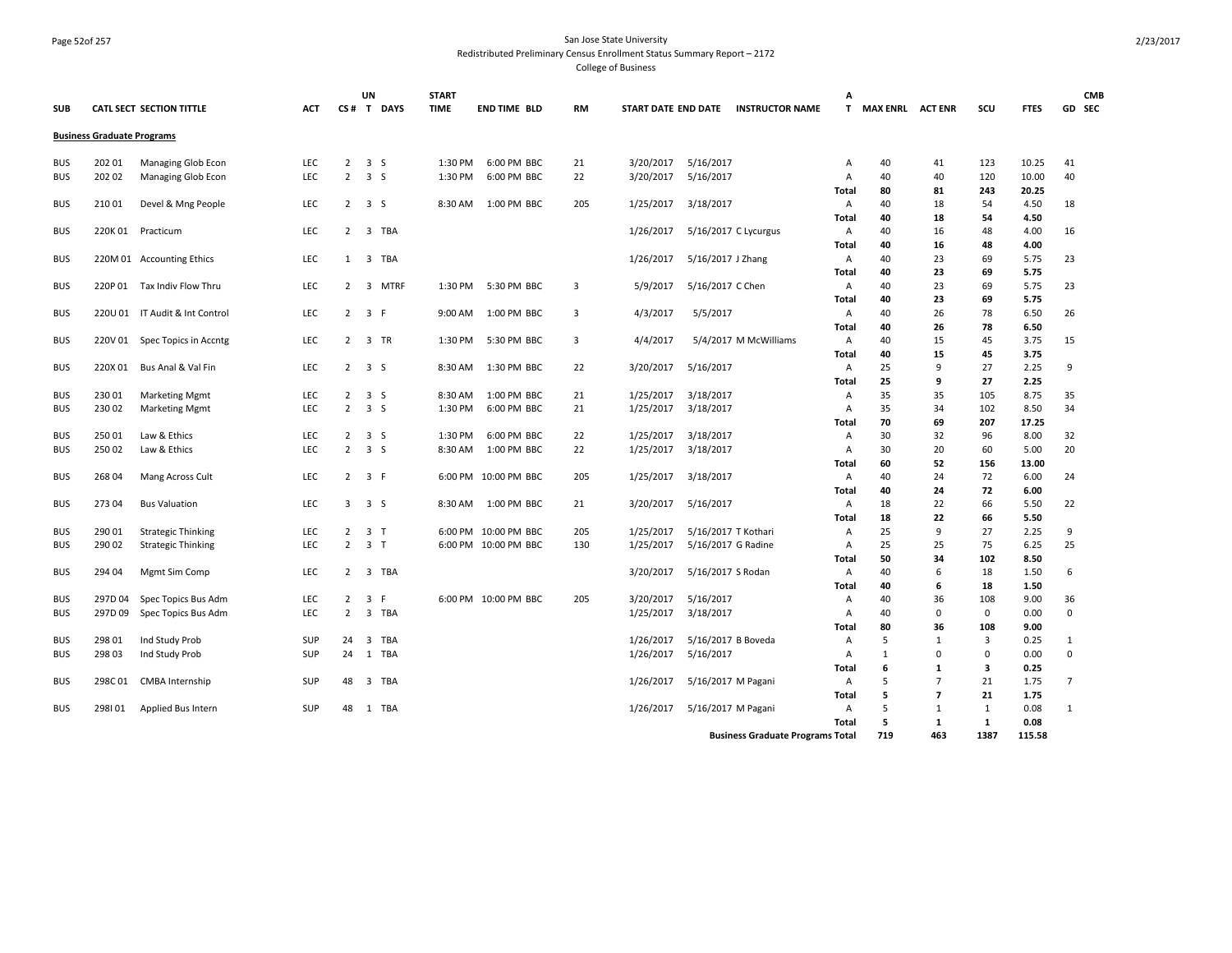## Page 53of 257 San Jose State University Redistributed Preliminary Census Enrollment Status Summary Report – 2172

|                  |             |                            |            |                | UN                             | <b>START</b> |                       |     |           |                    |                                     | A              |                         |                |              |             |              | <b>CMB</b> |
|------------------|-------------|----------------------------|------------|----------------|--------------------------------|--------------|-----------------------|-----|-----------|--------------------|-------------------------------------|----------------|-------------------------|----------------|--------------|-------------|--------------|------------|
| <b>SUB</b>       |             | CATL SECT SECTION TITTLE   | <b>ACT</b> |                | CS# T DAYS                     | <b>TIME</b>  | END TIME BLD          | RM  |           |                    | START DATE END DATE INSTRUCTOR NAME | T.             | <b>MAX ENRL ACT ENR</b> |                | scu          | <b>FTES</b> | GD SEC       |            |
| <b>Marketing</b> |             |                            |            |                |                                |              |                       |     |           |                    |                                     |                |                         |                |              |             |              |            |
| BUS2             | 90 01       | <b>Bus Statistics</b>      | SEM        | 4              | 3<br>MW                        | 12:00 PM     | 1:15 PM BBC           | 204 | 1/26/2017 |                    | 5/16/2017 R Murray                  | A              | 119                     | 116            | 348          | 23.20       | $\mathbf 0$  |            |
| BUS <sub>2</sub> | 90 02       | <b>Bus Statistics</b>      | <b>SEM</b> | $\overline{4}$ | 3<br>MW                        | 3:00 PM      | 4:15 PM BBC           | 224 | 1/26/2017 | 5/16/2017 Y Ahuja  |                                     | A              | 45                      | 47             | 141          | 9.40        | $\Omega$     |            |
| BUS <sub>2</sub> | 9003        | <b>Bus Statistics</b>      | SEM        | $\overline{4}$ | $\overline{3}$<br><b>TR</b>    | 7:30 AM      | 8:45 AM BBC           | 324 | 1/26/2017 |                    | 5/16/2017 A Kalinowski              | A              | 45                      | 55             | 165          | 11.00       | $\mathbf{0}$ |            |
| BUS2             | 90 04       | <b>Bus Statistics</b>      | SEM        | 4              | 3<br>TR                        |              | 10:30 AM 11:45 AM BBC | 224 | 1/26/2017 | 5/16/2017 S Tian   |                                     | A              | 45                      | 42             | 126          | 8.40        | $\mathbf 0$  |            |
| BUS2             | 90 05       | <b>Bus Statistics</b>      | SEM        | 4              | 3<br>TR                        | 3:00 PM      | 4:15 PM BBC           | 224 | 1/26/2017 | 5/16/2017 S Tian   |                                     | A              | 45                      | 42             | 126          | 8.40        | $\mathbf 0$  |            |
| BUS2             | 90 06       | <b>Bus Statistics</b>      | <b>SEM</b> | $\overline{4}$ | $\overline{3}$<br><b>TR</b>    |              | 9:00 AM 10:15 AM BBC  | 105 | 1/26/2017 | 5/16/2017 Y Ahuja  |                                     | $\Delta$       | 45                      | 44             | 132          | 8.80        | $\Omega$     |            |
|                  |             |                            |            |                |                                |              |                       |     |           |                    |                                     | Total          | 344                     | 346            | 1038         | 69.20       |              |            |
| BUS2             | 13001       | Intro to Marketing         | LEC        | 2              | $\overline{3}$<br><b>MW</b>    |              | 9:00 AM 10:15 AM BBC  | 224 | 1/26/2017 | 5/16/2017 G Castro |                                     | A              | 45                      | 47             | 141          | 9.40        | $\mathbf{0}$ |            |
| BUS2             | 13002       | Intro to Marketing         | LEC        | $\overline{2}$ | 3<br>MW                        |              | 9:00 AM 10:15 AM BBC  | 105 | 1/26/2017 |                    | 5/16/2017 B Makani                  | A              | 45                      | 43             | 129          | 8.60        | $\mathbf 0$  |            |
| BUS <sub>2</sub> | 13003       | Intro to Marketing         | LEC        | $\overline{2}$ | 3<br>MW                        | 12:00 PM     | 1:15 PM BBC           | 202 | 1/26/2017 | 5/16/2017 G Castro |                                     | $\overline{A}$ | 119                     | 120            | 360          | 24.05       | 1            |            |
| BUS <sub>2</sub> | 13004       | Intro to Marketing         | LEC        | $\overline{2}$ | $\overline{3}$<br><b>TR</b>    |              | 9:00 AM 10:15 AM BBC  | 202 | 1/26/2017 | 5/16/2017 T Louie  |                                     | $\overline{A}$ | 119                     | 88             | 264          | 17.65       | $\mathbf{1}$ |            |
| BUS <sub>2</sub> | 13005       | Intro to Marketing         | LEC        | $\overline{2}$ | 3<br>TR                        |              | 10:30 AM 11:45 AM BBC | 202 | 1/26/2017 | 5/16/2017 T Louie  |                                     | $\overline{A}$ | 119                     | 113            | 339          | 22.60       | $\mathsf 0$  |            |
| BUS2             | 13006       | Intro to Marketing         | LEC        | 2              | 3<br>$\top$                    | 3:00 PM      | 5:45 PM BBC           | 105 | 1/26/2017 | 5/16/2017 M Kallis |                                     | A              | 45                      | 10             | 30           | 2.00        | $\mathbf 0$  |            |
| BUS <sub>2</sub> | 13007       | Intro to Marketing         | LEC        | $\overline{2}$ | $\overline{3}$<br>$\mathsf{T}$ | 6:00 PM      | 8:45 PM BBC           | 105 | 1/26/2017 | 5/16/2017 M Kallis |                                     | $\Delta$       | 45                      | $\overline{7}$ | 21           | 1.40        | $\mathbf{0}$ |            |
| BUS2             | 13008       | Intro to Marketing         | LEC        | $\overline{2}$ | $\overline{3}$<br>W            | 6:00 PM      | 8:45 PM BBC           | 224 | 1/26/2017 |                    | 5/16/2017 S Lilienthal              | A              | 45                      | 45             | 135          | 9.00        | $\mathsf 0$  |            |
| BUS2             | 13080       | Intro to Marketing         | LEC        | 2              | $\overline{3}$<br>TBA          |              |                       |     | 1/26/2017 | 5/16/2017 M Kallis |                                     | A              | 45                      | 22             | 66           | 4.40        | $\mathbf{0}$ |            |
| BUS <sub>2</sub> | 13081       | Intro to Marketing         | LEC        | $\overline{2}$ | $\overline{3}$<br>TBA          |              |                       |     | 1/26/2017 | 5/16/2017 M Kallis |                                     | $\overline{A}$ | 45                      | $\Omega$       | $\mathbf 0$  | 0.00        | $\Omega$     |            |
| BUS2             | 13082       | Intro to Marketing         | LEC        | $\overline{2}$ | 3<br>TBA                       |              |                       |     | 1/26/2017 | 5/16/2017 M Easter |                                     | $\overline{A}$ | 45                      | 23             | 69           | 4.60        | $\mathbf 0$  |            |
| BUS <sub>2</sub> | 13083       | Intro to Marketing         | LEC        | 2              | TBA<br>3                       |              |                       |     | 1/26/2017 | 5/16/2017 M Easter |                                     | $\overline{A}$ | 45                      | 4              | 12           | 0.80        | $\mathbf{0}$ |            |
| BUS <sub>2</sub> | 13084       | Intro to Marketing         | LEC        | $\overline{2}$ | 3<br>TBA                       |              |                       |     | 1/26/2017 | 5/16/2017 M Merz   |                                     | $\overline{A}$ | 45                      | 46             | 138          | 9.20        | $\Omega$     |            |
| BUS2             | 13085       | Intro to Marketing         | LEC        | 2              | 3<br>TBA                       |              |                       |     | 1/26/2017 | 5/16/2017 M Merz   |                                     | A              | 45                      | 45             | 135          | 9.00        | $\Omega$     |            |
| BUS2             | 13086       | Intro to Marketing         | LEC        | $\overline{2}$ | $\overline{3}$<br>TBA          |              |                       |     | 1/26/2017 | 5/16/2017 M Merz   |                                     | $\overline{A}$ | 45                      | 45             | 135          | 9.00        | $\Omega$     |            |
|                  |             |                            |            |                |                                |              |                       |     |           |                    |                                     | Total          | 897                     | 658            | 1974         | 131.70      |              |            |
| BUS2             |             | 131A 01 Bus-to-Bus Mktg    | LEC        |                | 2 3 TR                         |              | 9:00 AM 10:15 AM BBC  | 22  | 1/26/2017 | 5/16/2017 R Vitale |                                     | A              | 45                      | 43             | 129          | 8.60        | 0            |            |
|                  |             |                            |            |                |                                |              |                       |     |           |                    |                                     | Total          | 45                      | 43             | 129          | 8.60        |              |            |
| BUS2             |             | 131B 01 Retail Mktg Mgmt   | LEC        | $\overline{2}$ | $\overline{\mathbf{3}}$<br>MW  | 1:30 PM      | 2:45 PM BBC           | 324 | 1/26/2017 | 5/16/2017 G Castro |                                     | A              | 45                      | 47             | 141          | 9.40        | $\mathbf 0$  |            |
|                  |             |                            |            |                |                                |              |                       |     |           |                    |                                     | Total          | 45                      | 47             | 141          | 9.40        |              |            |
| BUS2             | 131D 01     | Mkt in New Ventures        | LEC        | 1              | 3<br>MW                        | 12:00 PM     | 1:15 PM BBC           | 105 | 1/26/2017 |                    | 5/16/2017 D McFeely                 | Α              | 45                      | 46             | 138          | 9.20        | $\Omega$     |            |
| BUS2             | 131D 02     | Mkt in New Ventures        | LEC        | $\mathbf{1}$   | 3<br>MW                        | 1:30 PM      | 2:45 PM BBC           | 105 | 1/26/2017 |                    | 5/16/2017 J Giglierano              | A              | 35                      | 47             | 141          | 9.40        | $\mathbf 0$  |            |
|                  |             |                            |            |                |                                |              |                       |     |           |                    |                                     | Total          | 80                      | 93             | 279          | 18.60       |              |            |
| BUS2             |             | 132B 01 Bus Logistics      | SEM        | $\overline{a}$ | 3<br>F                         |              | 9:30 AM 12:15 PM BBC  | 302 | 1/26/2017 | 5/16/2017 W Wang   |                                     | A              | 45                      | 29             | 87           | 5.80        | $\mathbf 0$  |            |
|                  |             |                            |            |                |                                |              |                       |     |           |                    |                                     | Total          | 45                      | 29             | 87           | 5.80        |              |            |
| BUS2             |             | 133A 01 Interntl Marketing | SEM        | $\overline{4}$ | 3 TR                           | 1:30 PM      | 2:45 PM BBC           | 22  | 1/26/2017 |                    | 5/16/2017 J Fadiman                 | A              | 45                      | 43             | 129          | 8.60        | $\Omega$     |            |
| BUS2             |             | 133A 02 Interntl Marketing | SEM        | $\overline{4}$ | $\overline{3}$<br>$\mathsf{T}$ | 3:00 PM      | 5:45 PM BBC           | 302 | 1/26/2017 |                    | 5/16/2017 R Sessions                | A              | 45                      | 49             | 147          | 9.80        | $\mathbf{0}$ |            |
|                  |             |                            |            |                |                                |              |                       |     |           |                    |                                     | Total          | 90                      | 92             | 276          | 18.40       |              |            |
| BUS <sub>2</sub> |             | 133B 01 Mktg: Pac Rim      | LEC        | 2              | $\overline{3}$<br>W            | 6:00 PM      | 8:45 PM BBC           | 105 | 1/26/2017 |                    | 5/16/2017 J Fadiman                 | A              | 45                      | 44             | 132          | 8.80        | $\mathbf{0}$ | C          |
| ASIA             |             | 133B 01 Mktg: Pac Rim      | LEC        | $\overline{2}$ | $\overline{3}$<br>W            | 6:00 PM      | 8:45 PM BBC           | 105 | 1/26/2017 |                    | 5/16/2017 J Fadiman                 | A              | $\Omega$                | $\mathbf{0}$   | $\mathbf{0}$ | 0.00        | $\mathbf{0}$ | C          |
|                  |             |                            |            |                |                                |              |                       |     |           |                    |                                     | Total          | 45                      | 44             | 132          | 8.80        |              |            |
| BUS2             | 134A 01     | Consumer Behavior          | SEM        | $\overline{4}$ | $\overline{3}$<br><b>TR</b>    |              | 10:30 AM 11:45 AM BBC | 22  | 1/26/2017 | 5/16/2017 J Zhang  |                                     | $\overline{A}$ | 45                      | 45             | 135          | 9.00        | $\mathbf{0}$ |            |
| BUS2             | 134A 02     | Consumer Behavior          | SEM        | $\overline{a}$ | $\overline{\mathbf{3}}$<br>TR  | 12:00 PM     | 1:15 PM BBC           | 22  | 1/26/2017 | 5/16/2017 J Zhang  |                                     | A              | 45                      | 45             | 135          | 9.00        | $\mathsf 0$  |            |
| BUS <sub>2</sub> | 134A 80     | <b>Consumer Behavior</b>   | SEM        | 4              | 3<br>TBA                       |              |                       |     | 1/26/2017 |                    | 5/16/2017 J Bechkoff                | Α              | 45                      | 44             | 132          | 8.80        | $\Omega$     |            |
| BUS2             |             | 134A 81 Consumer Behavior  | SEM        | $\overline{4}$ | 3 TBA                          |              |                       |     | 1/26/2017 |                    | 5/16/2017 J Bechkoff                | A              | 45                      | 44             | 132          | 8.80        | $\mathbf 0$  |            |
|                  |             |                            |            |                |                                |              |                       |     |           |                    |                                     | Total          | 180                     | 178            | 534          | 35.60       |              |            |
| BUS <sub>2</sub> | 134B 01     | <b>Marketing Com</b>       | SEM        | $\overline{a}$ | 3<br>TR                        | 12:00 PM     | 1:15 PM BBC           | 105 | 1/26/2017 | 5/16/2017 R Vitale |                                     | Α              | 45                      | 44             | 132          | 8.80        | $\Omega$     |            |
| BUS <sub>2</sub> | 134B02      | <b>Marketing Com</b>       | SEM        | 4              | 3<br>TR                        | 1:30 PM      | 2:45 PM BBC           | 105 | 1/26/2017 | 5/16/2017 R Vitale |                                     | A              | 45                      | 46             | 138          | 9.20        | $\mathbf 0$  |            |
| BUS <sub>2</sub> |             | 134B 70 Marketing Com      | <b>SEM</b> | $\overline{4}$ | 3 TBA                          |              |                       |     | 1/26/2017 | 5/16/2017          |                                     | A              | 45                      | 39             | 117          | 7.80        | $\mathbf 0$  |            |
|                  |             |                            |            |                |                                |              |                       |     |           |                    |                                     | Total          | 135                     | 129            | 387          | 25.80       |              |            |
| BUS <sub>2</sub> | 134C 01 SMM |                            | LEC        | $\overline{2}$ | 3<br>TR                        | 12:00 PM     | 1:15 PM BBC           | 324 | 1/26/2017 | 5/16/2017 H Lee    |                                     | A              | 45                      | 46             | 138          | 9.20        | $\mathbf 0$  |            |
| BUS <sub>2</sub> | 134C02 SMM  |                            | <b>LEC</b> | $\overline{2}$ | $\overline{3}$<br>TR           | 1:30 PM      | 2:45 PM BBC           | 324 | 1/26/2017 | 5/16/2017 H Lee    |                                     | A              | 45                      | 44             | 132          | 8.80        | $\Omega$     |            |
|                  |             |                            |            |                |                                |              |                       |     |           |                    |                                     | Total          | 90                      | 90             | 270          | 18.00       |              |            |
| BUS2             | 135 01      | Sales Management           | <b>SEM</b> | $\Delta$       | 3 <sub>1</sub>                 | 6:00 PM      | 8:45 PM BBC           | 204 | 1/26/2017 | 5/16/2017 B Boveda |                                     | A              | 119                     | 112            | 336          | 22.40       | $\Omega$     |            |
|                  |             |                            |            |                |                                |              |                       |     |           |                    |                                     | Total          | 119                     | 112            | 336          | 22.40       |              |            |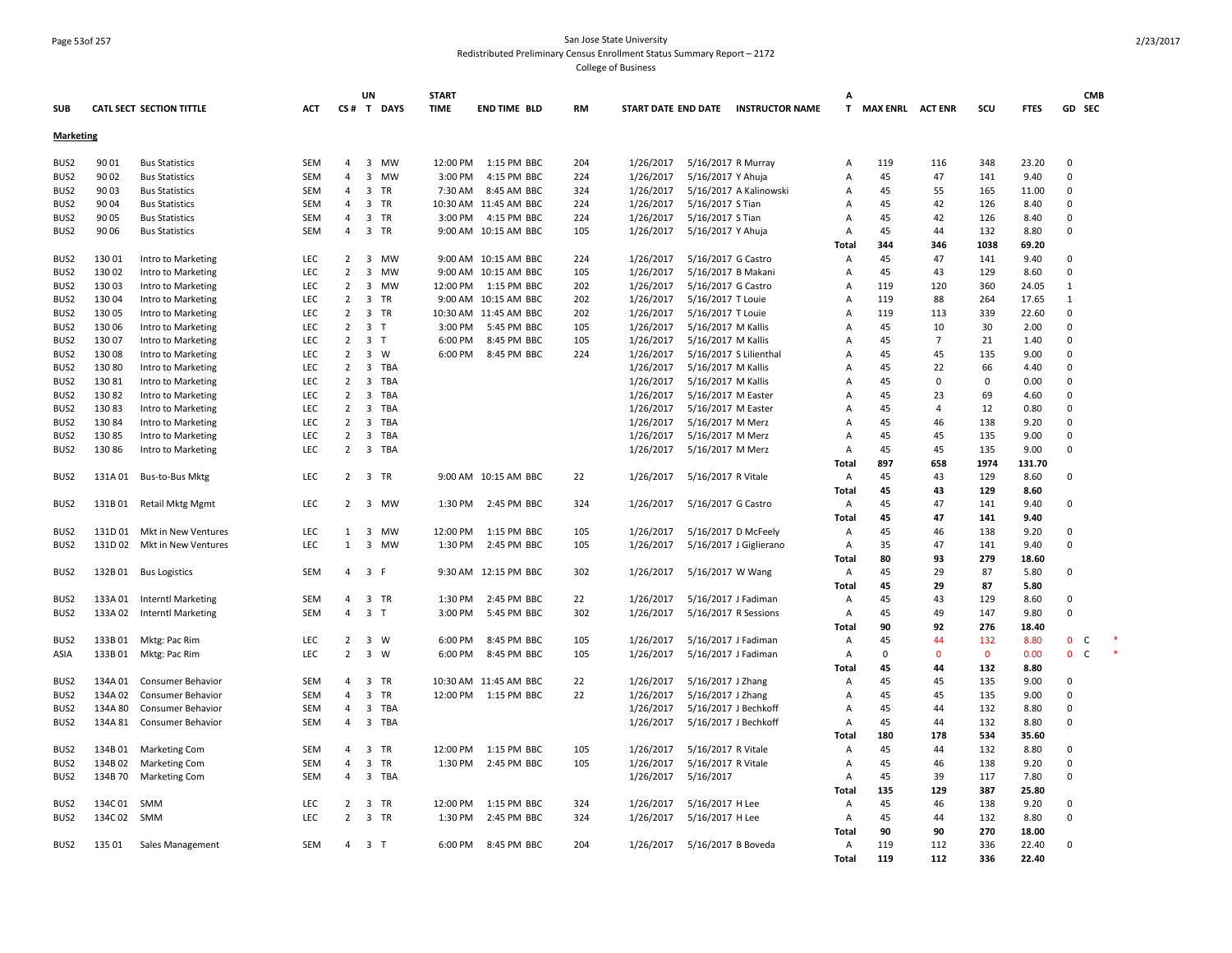#### Page 54of 257 San Jose State University Redistributed Preliminary Census Enrollment Status Summary Report – 2172

|                  |         |                             |            |                | UN                      |              | <b>START</b> |                          |           |                     |                      |                        | A                 |                         |             |             |              | <b>CMB</b>  |
|------------------|---------|-----------------------------|------------|----------------|-------------------------|--------------|--------------|--------------------------|-----------|---------------------|----------------------|------------------------|-------------------|-------------------------|-------------|-------------|--------------|-------------|
| <b>SUB</b>       |         | CATL SECT SECTION TITTLE    | <b>ACT</b> |                |                         | CS# T DAYS   | <b>TIME</b>  | <b>END TIME BLD</b>      | <b>RM</b> | START DATE END DATE |                      | <b>INSTRUCTOR NAME</b> | T.                | <b>MAX ENRL ACT ENR</b> |             | SCU         | <b>FTES</b>  | GD SEC      |
| BUS <sub>2</sub> | 13601   | <b>Product Development</b>  | SEM        | $\overline{4}$ |                         | 3 MW         |              | 12:00 PM   1:15 PM   BBC | 320       | 1/26/2017           | 5/16/2017 V Agarwal  |                        | Α<br><b>Total</b> | 45<br>45                | 46<br>46    | 138<br>138  | 9.20<br>9.20 | $\mathbf 0$ |
| BUS <sub>2</sub> | 137A 80 | Soft Skills                 | LEC        |                | $\overline{3}$          |              |              |                          |           |                     |                      |                        | X                 | $\mathbf{0}$            | $\Omega$    | 0           | 0.00         | $\Omega$    |
|                  |         |                             |            |                |                         |              |              |                          |           |                     |                      |                        | Total             | 0                       | $\mathbf 0$ | 0           | 0.00         |             |
| BUS <sub>2</sub> | 137H 01 | <b>Mkt Honors Practicum</b> | LEC        | 2              |                         | $3 \, M$     | 6:00 PM      | 8:45 PM BBC              | 224       | 1/26/2017           | 5/16/2017 R Vitale   |                        | Α                 | 30                      | 30          | 90          | 6.00         | $\mathbf 0$ |
|                  |         |                             |            |                |                         |              |              |                          |           |                     |                      |                        | Total             | 30                      | 30          | 90          | 6.00         |             |
| BUS <sub>2</sub> | 137S80  | Mkt Special Topics          | LEC        |                | $\overline{3}$          |              |              |                          |           |                     |                      |                        | X                 | $\mathbf{0}$            | 0           | $\mathbf 0$ | 0.00         | $\mathsf 0$ |
| BUS <sub>2</sub> | 137S81  | <b>Mkt Special Topics</b>   | LEC        | $\overline{2}$ | $\overline{\mathbf{3}}$ | TBA          |              |                          |           | 1/26/2017           | 5/16/2017 J Bechkoff |                        | A                 | 45                      | 28          | 84          | 5.60         | $\Omega$    |
|                  |         |                             |            |                |                         |              |              |                          |           |                     |                      |                        | Total             | 45                      | 28          | 84          | 5.60         |             |
| BUS <sub>2</sub> | 13801   | <b>Mktg Research</b>        | SEM        | $\overline{4}$ | 3                       | $\mathsf{T}$ | 3:00 PM      | 5:45 PM BBC              | 324       | 1/26/2017           | 5/16/2017 R Sibley   |                        | Α                 | 45                      | 48          | 144         | 9.60         | $\mathbf 0$ |
| BUS <sub>2</sub> | 13802   | <b>Mktg Research</b>        | SEM        | $\overline{4}$ | $\mathbf{3}$            | W            | 3:00 PM      | 5:45 PM BBC              | 324       | 1/26/2017           | 5/16/2017 R Sibley   |                        | А                 | 45                      | 50          | 150         | 10.00        | $\Omega$    |
| BUS <sub>2</sub> | 13880   | <b>Mktg Research</b>        | SEM        | $\overline{4}$ | $\overline{3}$          | TBA          |              |                          |           | 1/26/2017           | 5/16/2017 J Zhang    |                        | A                 | 45                      | 45          | 135         | 9.00         | $\mathbf 0$ |
|                  |         |                             |            |                |                         |              |              |                          |           |                     |                      |                        | Total             | 135                     | 143         | 429         | 28.60        |             |
| BUS <sub>2</sub> | 13901   | <b>Marketing Manage</b>     | <b>SEM</b> | $\overline{4}$ | 3                       | TR           |              | 10:30 AM 11:45 AM BBC    | 105       | 1/26/2017           | 5/16/2017 K Gehrt    |                        | Α                 | 45                      | 45          | 135         | 9.00         | 0           |
| BUS2             | 13902   | <b>Marketing Manage</b>     | SEM        | $\overline{4}$ | $\overline{\mathbf{3}}$ | TR           | 12:00 PM     | 1:15 PM BBC              | 224       | 1/26/2017           | 5/16/2017 K Gehrt    |                        | Α                 | 45                      | 38          | 114         | 7.60         | $\mathbf 0$ |
| BUS <sub>2</sub> | 13903   | <b>Marketing Manage</b>     | SEM        |                | 3                       |              |              |                          |           |                     |                      |                        | Χ                 | $\mathbf{0}$            | $\mathbf 0$ | 0           | 0.00         | $\mathbf 0$ |
| BUS <sub>2</sub> | 13904   | <b>Marketing Manage</b>     | SEM        | 4              | 3                       | $\top$       | 6:00 PM      | 8:45 PM BBC              | 324       | 1/26/2017           | 5/16/2017 R Sibley   |                        | A                 | 40                      | 50          | 150         | 10.00        | $\pmb{0}$   |
|                  |         |                             |            |                |                         |              |              |                          |           |                     |                      |                        | Total             | 130                     | 133         | 399         | 26.60        |             |
| BUS <sub>2</sub> | 180F01  | Indiv Study Mktg            | <b>SUP</b> | 36             | 3                       | TBA          |              |                          |           | 1/26/2017           | 5/16/2017            |                        | A                 | $\mathbf{0}$            | $\Omega$    | $\mathbf 0$ | 0.00         | $\Omega$    |
| BUS <sub>2</sub> | 180F02  | Indiv Study Mktg            | <b>SUP</b> | 36             | 1                       | TBA          |              |                          |           | 1/26/2017           |                      | 5/16/2017 J Giglierano | A                 | 10                      | 1           | 1           | 0.07         | $\mathbf 0$ |
| BUS <sub>2</sub> | 180F03  | Indiv Study Mktg            | SUP        | 36             |                         | 1 TBA        |              |                          |           | 1/26/2017           |                      | 5/16/2017 J Giglierano | Α                 | 10                      | $\Omega$    | $\mathbf 0$ | 0.00         | $\mathbf 0$ |
| BUS <sub>2</sub> | 180F04  | Indiv Study Mktg            | SUP        | 36             |                         | 1 TBA        |              |                          |           | 1/26/2017           |                      | 5/16/2017 J Giglierano | A                 | 10                      | $\Omega$    | $\Omega$    | 0.00         | $\Omega$    |
| BUS <sub>2</sub> | 180F05  | Indiv Study Mktg            | SUP        | 36             |                         | 2 TBA        |              |                          |           | 1/26/2017           |                      | 5/16/2017 J Giglierano | Α                 | 10                      | 0           | $\Omega$    | 0.00         | $\mathsf 0$ |
| BUS <sub>2</sub> | 180F06  | Indiv Study Mktg            | <b>SUP</b> | 36             |                         | 2 TBA        |              |                          |           | 1/26/2017           |                      | 5/16/2017 J Giglierano | A                 | 10                      | $\Omega$    | $\Omega$    | 0.00         | $\Omega$    |
| BUS <sub>2</sub> | 180F07  | <b>Indiv Study Mktg</b>     | <b>SUP</b> | 36             |                         | 2 TBA        |              |                          |           | 1/26/2017           |                      | 5/16/2017 J Giglierano | A                 | 10                      | $\Omega$    | $\Omega$    | 0.00         | $\Omega$    |
| BUS <sub>2</sub> | 180F08  | Indiv Study Mktg            | SUP        | 36             |                         | 3 TBA        |              |                          |           | 1/26/2017           |                      | 5/16/2017 J Giglierano | A                 | 10                      | $\Omega$    | $\Omega$    | 0.00         | $\mathbf 0$ |
| BUS <sub>2</sub> | 180F09  | <b>Indiv Study Mktg</b>     | <b>SUP</b> | 36             | $\overline{\mathbf{3}}$ | TBA          |              |                          |           | 1/26/2017           |                      | 5/16/2017 J Giglierano | A                 | 10                      | $\Omega$    | $\Omega$    | 0.00         | $\mathbf 0$ |
| BUS <sub>2</sub> | 180F 10 | Indiv Study Mktg            | <b>SUP</b> | 36             |                         | 3 TBA        |              |                          |           | 1/26/2017           |                      | 5/16/2017 J Giglierano | A                 | 10                      | $\Omega$    | $\mathbf 0$ | 0.00         | $\mathsf 0$ |
|                  |         |                             |            |                |                         |              |              |                          |           |                     |                      |                        | <b>Total</b>      | 90                      | 1           | 1           | 0.07         |             |
| BUS <sub>2</sub> | 19001   | <b>Quant Bus Analysis</b>   | SEM        | 4              | 3                       | MW           |              | 9:00 AM 10:15 AM BBC     | 22        | 1/26/2017           | 5/16/2017 O Yu       |                        | Α                 | 45                      | 44          | 132         | 8.80         | $\Omega$    |
| BUS <sub>2</sub> | 19002   | <b>Quant Bus Analysis</b>   | <b>SEM</b> | $\overline{4}$ | $\overline{\mathbf{3}}$ | MW           |              | 9:00 AM 10:15 AM BBC     | 324       | 1/26/2017           | 5/16/2017 R Murray   |                        | A                 | 45                      | 46          | 138         | 9.20         | $\mathbf 0$ |
| BUS <sub>2</sub> | 19003   | <b>Quant Bus Analysis</b>   | <b>SEM</b> | $\overline{a}$ | 3                       | <b>MW</b>    |              | 10:30 AM 11:45 AM BBC    | 204       | 1/26/2017           | 5/16/2017 O Yu       |                        | Α                 | 119                     | 118         | 354         | 23.60        | 0           |
| BUS <sub>2</sub> | 19004   | <b>Quant Bus Analysis</b>   | SEM        | $\overline{4}$ | 3                       | <b>MW</b>    | 1:30 PM      | 2:45 PM BBC              | 103       | 1/26/2017           | 5/16/2017 Y Ahuja    |                        | A                 | 45                      | 34          | 102         | 6.80         | 0           |
| BUS2             | 19005   | <b>Quant Bus Analysis</b>   | SEM        | $\overline{4}$ | $\overline{3}$          | MW           | 1:30 PM      | 2:45 PM BBC              | 224       | 1/26/2017           | 5/16/2017 R Murray   |                        | A                 | 45                      | 47          | 141         | 9.40         | $\pmb{0}$   |
| BUS <sub>2</sub> | 190 06  | <b>Quant Bus Analysis</b>   | SEM        | $\overline{4}$ | 3                       | <b>TR</b>    |              | 9:00 AM 10:15 AM BBC     | 324       | 1/26/2017           |                      | 5/16/2017 A Kalinowski | A                 | 45                      | 43          | 129         | 8.60         | $\mathbf 0$ |
| BUS <sub>2</sub> | 190 07  | <b>Quant Bus Analysis</b>   | SEM        | $\overline{4}$ | 3                       | TR           | 12:00 PM     | 1:15 PM BBC              | 106       | 1/26/2017           |                      | 5/16/2017 A Kalinowski | A                 | 45                      | 45          | 135         | 9.00         | $\mathbf 0$ |
| BUS <sub>2</sub> | 19008   | <b>Quant Bus Analysis</b>   | <b>SEM</b> | $\overline{4}$ | 3                       | $\mathsf{R}$ | 3:00 PM      | 5:45 PM BBC              | 107       | 1/26/2017           | 5/16/2017 B Boveda   |                        | A                 | 45                      | 48          | 144         | 9.60         | $\Omega$    |
| BUS <sub>2</sub> | 190 80  | <b>Quant Bus Analysis</b>   | SEM        | $\overline{a}$ | $\overline{3}$          | TBA          |              |                          |           | 1/26/2017           | 5/16/2017 W Wang     |                        | A                 | 45                      | 42          | 126         | 8.40         | $\mathbf 0$ |
| BUS <sub>2</sub> | 19081   | <b>Quant Bus Analysis</b>   | SEM        | $\overline{4}$ | 3                       | TBA          |              |                          |           | 1/26/2017           | 5/16/2017 H Chen     |                        | A                 | 45                      | 43          | 129         | 8.60         | $\mathbf 0$ |
| BUS2             | 19082   | <b>Quant Bus Analysis</b>   | SEM        | $\overline{4}$ | 3                       | TBA          |              |                          |           | 1/26/2017           | 5/16/2017 H Chen     |                        | A                 | 45                      | 42          | 126         | 8.40         | $\Omega$    |
| BUS <sub>2</sub> | 19083   | <b>Quant Bus Analysis</b>   | SEM        | $\overline{4}$ | 3                       | TBA          |              |                          |           | 1/26/2017           |                      | 5/16/2017 D Czerwinski | A                 | 45                      | 45          | 135         | 9.00         | $\Omega$    |
| BUS <sub>2</sub> | 19084   | <b>Quant Bus Analysis</b>   | SEM        | $\overline{4}$ | $\overline{3}$          | TBA          |              |                          |           | 1/26/2017           |                      | 5/16/2017 D Czerwinski | Α                 | 45                      | 45          | 135         | 9.00         | $\mathbf 0$ |
|                  |         |                             |            |                |                         |              |              |                          |           |                     |                      |                        | Total             | 659                     | 642         | 1926        | 128.40       |             |
| BUS <sub>2</sub> | 19301   | Data Mining                 | <b>LEC</b> | 2              | 3                       | TR           | 1:30 PM      | 2:45 PM BBC              | 302       | 1/26/2017           | 5/16/2017 S Tian     |                        | A                 | 45                      | 41          | 123         | 8.20         | 0           |
|                  |         |                             |            |                |                         |              |              |                          |           |                     |                      |                        | Total             | 45                      | 41          | 123         | 8.20         |             |
| BUS <sub>2</sub> | 194B 01 | <b>Business Analytics</b>   | <b>LEC</b> | 2              |                         | 3 TR         |              | 10:30 AM 11:45 AM BBC    | 324       | 1/26/2017           |                      | 5/16/2017 D Czerwinski | Α                 | 45                      | 42          | 126         | 8.40         | 0           |
|                  |         |                             |            |                |                         |              |              |                          |           |                     |                      |                        | Total             | 45                      | 42          | 126         | 8.40         |             |
| BUS2             |         | 195D 01 Analytic Strategy   | LEC        | $\overline{2}$ |                         | 3 TR         |              | 9:00 AM 10:15 AM BBC     | 224       | 1/26/2017           | 5/16/2017 K Gehrt    |                        | Α                 | 45                      | 13          | 39          | 2.60         | $\Omega$    |
|                  |         |                             |            |                |                         |              |              |                          |           |                     |                      |                        | Total             | 45                      | 13          | 39          | 2.60         |             |
|                  |         |                             |            |                |                         |              |              |                          |           |                     |                      | <b>Marketing Total</b> |                   | 3384                    | 2980        | 8938        | 595.97       |             |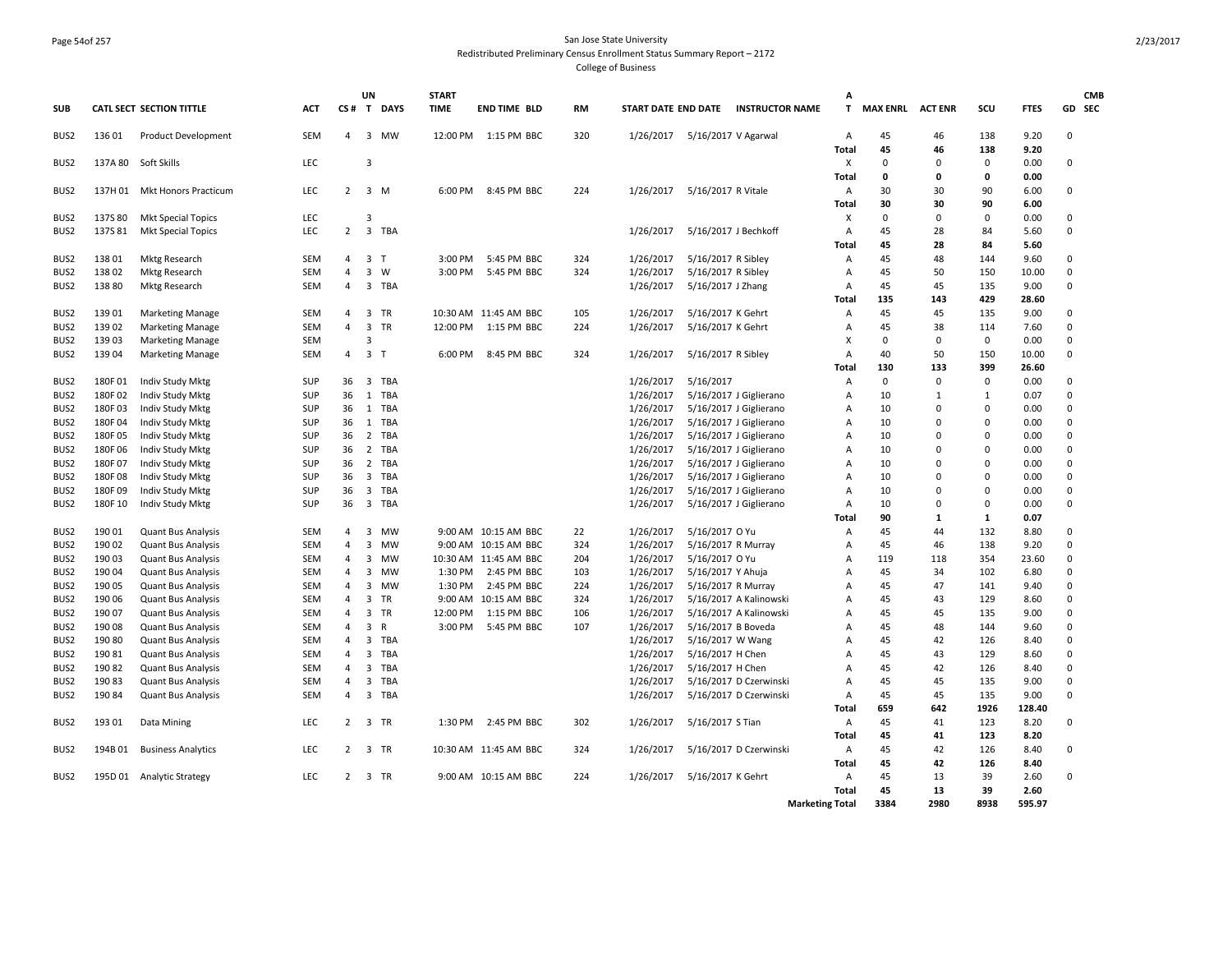#### Page 55of 257 San Jose State University Redistributed Preliminary Census Enrollment Status Summary Report – 2172

|            |         |                                                     |            |                | UN                      |                | <b>START</b> |                       |     |           |                     |                                     | А            |                         |                          |          |             |                         | <b>CMB</b> |
|------------|---------|-----------------------------------------------------|------------|----------------|-------------------------|----------------|--------------|-----------------------|-----|-----------|---------------------|-------------------------------------|--------------|-------------------------|--------------------------|----------|-------------|-------------------------|------------|
| <b>SUB</b> |         | CATL SECT SECTION TITTLE                            | ACT        |                |                         | CS# T DAYS     | <b>TIME</b>  | <b>END TIME BLD</b>   | RM  |           |                     | START DATE END DATE INSTRUCTOR NAME | T.           | <b>MAX ENRL ACT ENR</b> |                          | scu      | <b>FTES</b> |                         | GD SEC     |
|            |         | <b>School of Global Innovation &amp; Leadership</b> |            |                |                         |                |              |                       |     |           |                     |                                     |              |                         |                          |          |             |                         |            |
| BUS5       | 1601    | Intro Lrdshp & Innov                                | LEC        | $\overline{2}$ |                         | 3 W            | 3:00 PM      | 5:45 PM BBC           | 323 | 1/26/2017 |                     | 5/16/2017 L Dunn-Jensen             | Α            | 40                      | 22                       | 66       | 4.40        | $\mathbf 0$             |            |
| BUS5       | 1602    | Intro Lrdshp & Innov                                | LEC        | $\overline{2}$ | $\overline{\mathbf{3}}$ | W              | 6:00 PM      | 8:45 PM BBC           | 323 | 1/26/2017 | 5/16/2017 R Pollard |                                     | А            | 40                      | 16                       | 48       | 3.20        | $\mathbf 0$             |            |
|            |         |                                                     |            |                |                         |                |              |                       |     |           |                     |                                     | Total        | 80                      | 38                       | 114      | 7.60        |                         |            |
| BUS5       | 14001   | Fund of Oper Mgmt                                   | LEC        | $\overline{2}$ | $\overline{3}$          | MW             |              | 9:00 AM 10:15 AM BBC  | 326 | 1/26/2017 | 5/16/2017 C Lim     |                                     | A            | 45                      | 45                       | 135      | 9.00        | $\mathbf 0$             |            |
| BUS5       | 140 02  | Fund of Oper Mgmt                                   | LEC        | $\overline{2}$ | $\overline{\mathbf{3}}$ | <b>MW</b>      |              | 10:30 AM 11:45 AM BBC | 226 | 1/26/2017 | 5/16/2017 S Lee     |                                     | Α            | 45                      | 45                       | 135      | 9.00        | $\mathbf 0$             |            |
| BUS5       | 14003   | Fund of Oper Mgmt                                   | <b>LEC</b> | $\overline{2}$ | $\overline{3}$          | <b>MW</b>      | 1:30 PM      | 2:45 PM BBC           | 226 | 1/26/2017 | 5/16/2017 S Lee     |                                     | A            | 45                      | 48                       | 144      | 9.60        | $\Omega$                |            |
| BUS5       | 14004   | Fund of Oper Mgmt                                   | LEC        | $\overline{2}$ | $\overline{\mathbf{3}}$ | <b>MW</b>      | 7:30 AM      | 8:45 AM BBC           | 326 | 1/26/2017 | 5/16/2017 C Lim     |                                     | Α            | 45                      | 43                       | 129      | 8.60        | $\Omega$                |            |
| BUS5       | 14005   | Fund of Oper Mgmt                                   | LEC        | $\overline{2}$ | $\overline{\mathbf{3}}$ | M              | 6:00 PM      | 8:45 PM BBC           | 226 | 1/26/2017 | 5/16/2017 J Sung    |                                     | Α            | 45                      | 43                       | 129      | 8.60        | $\mathbf 0$             |            |
| BUS5       | 140 06  | Fund of Oper Mgmt                                   | LEC        | $\overline{2}$ | 3                       | TBA            |              |                       |     | 1/26/2017 |                     | 5/16/2017 A Loomba                  | А            | 45                      | 42                       | 126      | 8.40        | $\mathbf 0$             |            |
| BUS5       | 140 07  | Fund of Oper Mgmt                                   | LEC        | $\overline{2}$ | $\overline{\mathbf{3}}$ | TBA            |              |                       |     | 1/26/2017 |                     | 5/16/2017 A Loomba                  | А            | 45                      | 45                       | 135      | 9.00        | $\Omega$                |            |
| BUS5       | 14008   | Fund of Oper Mgmt                                   | LEC        | $\overline{2}$ | $\overline{\mathbf{3}}$ | <b>TBA</b>     |              |                       |     | 1/26/2017 | 5/16/2017 S Zhou    |                                     | А            | 45                      | 45                       | 135      | 9.00        | $\Omega$                |            |
| BUS5       | 140 09  | Fund of Oper Mgmt                                   | LEC        | $\overline{2}$ | $\overline{\mathbf{3}}$ | TR             | 7:30 AM      | 8:45 AM BBC           | 226 | 1/26/2017 | 5/16/2017 C Lim     |                                     | А            | 45                      | 44                       | 132      | 8.80        | $\mathbf 0$             |            |
| BUS5       | 140 10  | Fund of Oper Mgmt                                   | LEC        | $\overline{2}$ | $\overline{\mathbf{3}}$ | R              | 3:00 PM      | 5:45 PM BBC           | 226 | 1/26/2017 | 5/16/2017 S Zhou    |                                     | А            | 45                      | 44                       | 132      | 8.80        | $\mathbf 0$             |            |
| BUS5       | 140 11  |                                                     | LEC        | $\overline{2}$ | $\overline{3}$          | $\mathsf{R}$   | 6:00 PM      | 8:45 PM BBC           | 222 | 1/26/2017 |                     |                                     | A            | 45                      | 47                       | 141      | 9.40        | $\Omega$                |            |
| BUS5       | 140 12  | Fund of Oper Mgmt                                   | <b>LEC</b> | $\overline{2}$ |                         | 3 TR           | 12:00 PM     | 1:15 PM BBC           | 204 | 1/26/2017 |                     | 5/16/2017 G Pundoor                 | Α            | 119                     | 114                      | 342      | 22.80       | $\Omega$                |            |
|            | 140 13  | Fund of Oper Mgmt                                   | LEC        | $\overline{2}$ |                         | 3 TR           | 1:30 PM      | 2:45 PM BBC           | 226 |           | 5/16/2017 D Gilliss |                                     |              | 45                      | 44                       | 132      | 8.80        | $\mathbf 0$             |            |
| BUS5       |         | Fund of Oper Mgmt                                   |            |                |                         | 3 <sub>1</sub> |              |                       |     | 1/26/2017 | 5/16/2017 D Gilliss |                                     | А            |                         |                          |          |             |                         |            |
| BUS5       | 140 14  | Fund of Oper Mgmt                                   | LEC        | $\overline{2}$ |                         |                | 6:00 PM      | 8:45 PM BBC           | 222 | 1/26/2017 | 5/16/2017 D Gilliss |                                     | Α            | 45                      | 38                       | 114      | 7.60        | $\mathbf 0$<br>$\Omega$ |            |
| BUS5       | 140 15  | Fund of Oper Mgmt                                   | <b>LEC</b> | $\overline{2}$ |                         | 3 TR           |              | 9:00 AM 10:15 AM BBC  | 220 | 1/26/2017 | 5/16/2017 R Kepple  |                                     | A            | 45                      | 45                       | 135      | 9.00        |                         |            |
| BUS5       | 140 16  | Fund of Oper Mgmt                                   | LEC        | $\overline{2}$ | $\overline{\mathbf{3}}$ | TBA            |              |                       |     | 1/26/2017 | 5/16/2017 X Qi      |                                     | Α            | 45                      | 45                       | 135      | 9.00        | $\mathbf 0$             |            |
| BUS5       | 140 17  | Fund of Oper Mgmt                                   | LEC        | $\overline{2}$ |                         | 3 TBA          |              |                       |     | 1/26/2017 | 5/16/2017 B Makani  |                                     | Α            | 45                      | 40                       | 120      | 8.00        | $\mathbf 0$             |            |
|            |         |                                                     |            |                |                         |                |              |                       |     |           |                     |                                     | Total        | 839                     | 817                      | 2451     | 163.40      |                         |            |
| BUS5       | 14101   | Proc & Supply Mgmt                                  | LEC        | $\overline{2}$ |                         | 3 TR           |              | 9:00 AM 10:15 AM BBC  | 226 | 1/26/2017 | 5/16/2017 C Lim     |                                     | Α            | 45                      | 44                       | 132      | 8.80        | $\mathbf 0$             |            |
|            |         |                                                     |            |                |                         |                |              |                       |     |           |                     |                                     | Total        | 45                      | 44                       | 132      | 8.80        |                         |            |
| BUS5       | 14201   |                                                     | LEC        | $\overline{2}$ |                         | $3 \quad W$    | 6:00 PM      | 8:45 PM BBC           | 220 | 1/26/2017 |                     | 5/16/2017 G Naroola                 | Α            | 45                      | 46                       | 138      | 9.20        | $\mathbf 0$             |            |
| BUS5       | 14202   |                                                     | LEC        | $\overline{2}$ | 3                       | R              | 3:00 PM      | 5:45 PM BBC           | 105 | 1/26/2017 |                     | 5/16/2017 S Ramakrishnan            | Α            | 45                      | 24                       | 72       | 4.80        | $\mathbf 0$             |            |
| BUS5       | 14203   |                                                     | <b>LEC</b> | $\overline{2}$ |                         | 3 MW           | 12:00 PM     | 1:15 PM BBC           | 326 | 1/26/2017 | 5/16/2017 T Shi     |                                     | A            | 45                      | 45                       | 135      | 9.00        | $\Omega$                |            |
|            |         |                                                     |            |                |                         |                |              |                       |     |           |                     |                                     | Total        | 135                     | 115                      | 345      | 23.00       |                         |            |
| BUS5       | 144 01  | Supply Chain Mgmt                                   | LEC        | $\overline{2}$ | $\overline{\mathbf{3}}$ | M              | 6:00 PM      | 8:45 PM BBC           | 222 | 1/26/2017 | 5/16/2017 M Zhou    |                                     | Α            | 45                      | 45                       | 135      | 9.00        | $\mathbf 0$             |            |
| BUS5       | 144 02  | Supply Chain Mgmt                                   | LEC        | $\overline{2}$ | $\overline{\mathbf{3}}$ | TBA            |              |                       |     | 1/26/2017 | 5/16/2017 M Zhou    |                                     | Α            | 45                      | 42                       | 126      | 8.40        | $\mathbf 0$             |            |
|            |         |                                                     |            |                |                         |                |              |                       |     |           |                     |                                     | <b>Total</b> | 90                      | 87                       | 261      | 17.40       |                         |            |
| BUS5       | 145 01  | <b>Global Operations Strategy</b>                   | LEC        | $\overline{2}$ | 3 <sub>1</sub>          |                | 6:00 PM      | 8:45 PM BBC           | 220 | 1/26/2017 |                     | 5/16/2017 G Naroola                 | Α            | 45                      | 38                       | 114      | 7.60        | $\mathbf 0$             |            |
|            |         |                                                     |            |                |                         |                |              |                       |     |           |                     |                                     | Total        | 45                      | 38                       | 114      | 7.60        |                         |            |
| BUS5       | 146 01  | Global Project Management                           | LEC        | $\overline{2}$ |                         | 3 TR           | 12:00 PM     | 1:15 PM BBC           | 220 | 1/26/2017 | 5/16/2017 X Qi      |                                     | Α            | 45                      | 48                       | 144      | 9.60        | $\mathbf 0$             |            |
| BUS5       | 146 02  | <b>Global Project Management</b>                    | LEC        | $\overline{2}$ | $\overline{\mathbf{3}}$ | TBA            |              |                       |     | 1/26/2017 | 5/16/2017 X Qi      |                                     | Α            | 45                      | 43                       | 129      | 8.60        | $\mathbf 0$             |            |
|            |         |                                                     |            |                |                         |                |              |                       |     |           |                     |                                     | Total        | 90                      | 91                       | 273      | 18.20       |                         |            |
| BUS5       | 14701   | Servic Oper Mgmt                                    | LEC        | $2^{\circ}$    |                         | 3 TR           |              | 10:30 AM 11:45 AM BBC | 220 | 1/26/2017 | 5/16/2017 X Qi      |                                     | Α            | 45                      | 41                       | 123      | 8.20        | $\mathbf 0$             |            |
|            |         |                                                     |            |                |                         |                |              |                       |     |           |                     |                                     | Total        | 45                      | 41                       | 123      | 8.20        |                         |            |
| BUS5       | 162 01  | Intl & Compar Mgmt                                  | <b>LEC</b> | $\overline{2}$ | $\overline{\mathbf{3}}$ | MW             |              | 9:00 AM 10:15 AM BBC  | 226 | 1/26/2017 | 5/16/2017 T Shirley |                                     | A            | 45                      | 44                       | 132      | 8.80        | $\Omega$                |            |
| BUS5       | 16202   | Intl & Compar Mgmt                                  | LEC        | $\overline{2}$ | $\mathbf{3}$            | MW             |              | 10:30 AM 11:45 AM BBC | 302 | 1/26/2017 |                     | 5/16/2017 A Semenov                 | Α            | 45                      | 27                       | 81       | 5.40        | $\mathbf 0$             |            |
| BUS5       | 16203   | Intl & Compar Mgmt                                  | LEC        | $\overline{2}$ |                         | 3 TR           |              | 10:30 AM 11:45 AM BBC | 326 | 1/26/2017 | 5/16/2017 C Reade   |                                     | Α            | 45                      | 45                       | 135      | 9.00        | $\mathbf 0$             |            |
|            |         |                                                     |            |                |                         |                |              |                       |     |           |                     |                                     | Total        | 135                     | 116                      | 348      | 23.20       |                         |            |
| BUS5       |         | 162A 01 IB Strategy                                 | <b>SEM</b> | 5              |                         | 3 MW           | 12:00 PM     | 1:15 PM BBC           | 302 | 1/26/2017 |                     | 5/16/2017 A Semenov                 | Α            | 45                      | 16                       | 48       | 3.20        | $\mathbf 0$             |            |
|            |         |                                                     |            |                |                         |                |              |                       |     |           |                     |                                     | Total        | 45                      | 16                       | 48       | 3.20        |                         |            |
| BUS5       | 165A 01 | Global Leadership                                   | LEC        | $\overline{2}$ | $\overline{3}$          | R              | 6:00 PM      | 8:45 PM BBC           | 323 | 1/26/2017 | 5/16/2017 K Nam     |                                     | Α            | 40                      | 16                       | 48       | 3.20        | $\mathbf 0$             |            |
|            |         |                                                     |            |                |                         |                |              |                       |     |           |                     |                                     | <b>Total</b> | 40                      | 16                       | 48       | 3.20        |                         |            |
| BUS5       |         | 169B 01 Honors Seminar                              | <b>LEC</b> | $2^{\circ}$    |                         | 3 M            | 4:30 PM      | 7:15 PM BBC           | 302 | 1/26/2017 | 5/16/2017 A Basu    |                                     | Α            | 45                      | 14                       | 42       | 2.80        | 0                       |            |
|            |         |                                                     |            |                |                         |                |              |                       |     |           |                     |                                     | Total        | 45                      | 14                       | 42       | 2.80        |                         |            |
| BUS5       |         | 180D 01 Individ Studies                             | SUP        | 36             |                         | 1 TBA          |              |                       |     | 1/26/2017 | 5/16/2017           |                                     | Α            | 30                      | $\mathbf 0$              | 0        | 0.00        | $\mathbf 0$             |            |
| BUS5       | 180D 02 | <b>Individ Studies</b>                              | <b>SUP</b> | 36             | $\overline{\mathbf{3}}$ | TBA            |              |                       |     | 1/26/2017 | 5/16/2017 R Pollard |                                     | Α            | 30                      | $\overline{2}$           | 6        | 0.40        | 0                       |            |
| BUS5       | 180D03  | <b>Individ Studies</b>                              | <b>SUP</b> | 36             | $\overline{\mathbf{3}}$ | TBA            |              |                       |     | 1/26/2017 | 5/16/2017           |                                     | Α            | 30                      | $\Omega$                 | $\Omega$ | 0.00        | $\Omega$                |            |
| BUS5       |         | 180D 04 Individ Studies                             | SUP        | 36             |                         | 2 TBA          |              |                       |     | 1/26/2017 | 5/16/2017           |                                     | Α            | 30                      | $\Omega$                 | $\Omega$ | 0.00        | $\Omega$                |            |
|            |         |                                                     |            |                |                         |                |              |                       |     |           |                     |                                     | Total        | 120                     | $\overline{\phantom{a}}$ |          | 0.40        |                         |            |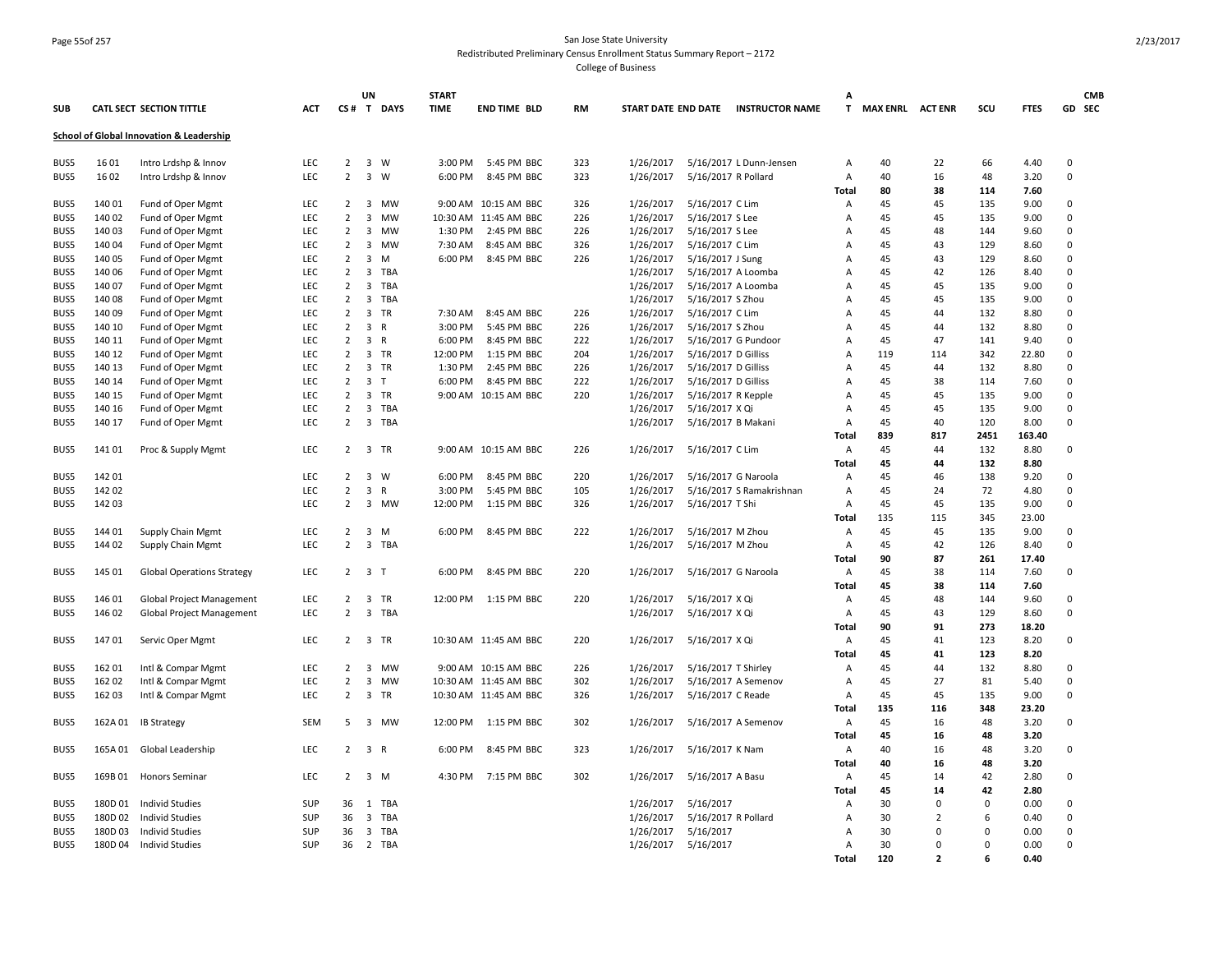## Page 56of 257 San Jose State University Redistributed Preliminary Census Enrollment Status Summary Report – 2172 College of Business

| <b>SUB</b> |        | <b>CATL SECT SECTION TITTLE</b> | <b>ACT</b> | $CS#$ T        | UN             | <b>DAYS</b> | <b>START</b><br><b>TIME</b> | <b>END TIME BLD</b>   | <b>RM</b> | <b>START DATE END DATE</b> |                      | <b>INSTRUCTOR NAME</b> | А<br>т | <b>MAX ENRL</b> | <b>ACT ENR</b> | scu  | <b>FTES</b> | <b>CMB</b><br>GD SEC |  |
|------------|--------|---------------------------------|------------|----------------|----------------|-------------|-----------------------------|-----------------------|-----------|----------------------------|----------------------|------------------------|--------|-----------------|----------------|------|-------------|----------------------|--|
| BUS5       | 18101  | Intro to Entrepreneurshp        | <b>LEC</b> | $\overline{2}$ | 3              | <b>MW</b>   | 1:30 PM                     | 2:45 PM BBC           | 220       | 1/26/2017                  | 5/16/2017 X Quan     |                        | A      | 45              | 34             | 102  | 6.80        | 0                    |  |
| BUS5       | 18102  | Intro to Entrepreneurshp        | <b>LEC</b> | 2              | 3              | MW          | 3:00 PM                     | 4:15 PM BBC           | 220       | 1/26/2017                  | 5/16/2017 X Quan     |                        | А      | 45              | 21             | 63   | 4.20        | 0                    |  |
|            |        |                                 |            |                |                |             |                             |                       |           |                            |                      |                        | Total  | 90              | 55             | 165  | 11.00       |                      |  |
| BUS5       | 18201  | <b>Bus Plan for New Venture</b> | LEC        | 2              | 3              | <b>MW</b>   |                             | 10:30 AM 11:45 AM BBC | 326       | 1/26/2017                  | 5/16/2017 A Forbrich |                        | A      | 45              | 34             | 102  | 6.80        | $\mathbf 0$          |  |
| BUS5       | 18202  | <b>Bus Plan for New Venture</b> | <b>LEC</b> | 2              | 3              | <b>W</b>    | 3:00 PM                     | 5:45 PM BBC           | 326       | 1/26/2017                  | 5/16/2017 A Basu     |                        | A      | 45              | 31             | 93   | 6.25        | 1                    |  |
|            |        |                                 |            |                |                |             |                             |                       |           |                            |                      |                        | Total  | 90              | 65             | 195  | 13.05       |                      |  |
| BUS5       | 18301  | Global Entreneurship            | LEC        | 2              | 3              | <b>MW</b>   |                             | 9:00 AM 10:15 AM BBC  | 220       | 1/26/2017                  | 5/16/2017 S Pruthi   |                        | А      | 45              | 19             | -57  | 3.85        | 1                    |  |
| BUS5       | 18302  | Global Entreneurship            | LEC        | 2              | 3              | MW          |                             | 10:30 AM 11:45 AM BBC | 220       | 1/26/2017                  | 5/16/2017 S Pruthi   |                        | A      | 45              | 29             | 87   | 5.80        | $^{\circ}$           |  |
|            |        |                                 |            |                |                |             |                             |                       |           |                            |                      |                        | Total  | 90              | 48             | 144  | 9.65        |                      |  |
| BUS5       | 186H01 | E-Lab                           | <b>SEM</b> | 5              | 3 <sub>1</sub> |             | 6:00 PM                     | 8:45 PM BBC           | 323       | 1/26/2017                  | 5/16/2017 S Bennet   |                        | A      | 35              | 14             | 42   | 2.80        | $\mathbf{0}$         |  |
|            |        |                                 |            |                |                |             |                             |                       |           |                            |                      |                        | Total  | 35              | 14             | 42   | 2.80        |                      |  |
| BUS5       | 18701  | <b>Global Dimensn Bus</b>       | LEC        | 2              | 3              | <b>TBA</b>  |                             |                       |           | 1/26/2017                  | 5/16/2017            |                        | A      | 45              | 41             | 123  | 8.20        | 0                    |  |
| BUS5       | 18702  | <b>Global Dimensn Bus</b>       | <b>LEC</b> | 2              | 3              | TBA         |                             |                       |           | 1/26/2017                  | 5/16/2017            |                        | А      | 45              | 46             | 138  | 9.20        | 0                    |  |
| BUS5       | 18703  | <b>Global Dimensn Bus</b>       | <b>LEC</b> | 2              | 3              | <b>MW</b>   |                             | 9:00 AM 10:15 AM BBC  | 320       | 1/26/2017                  |                      | 5/16/2017 A Musgrave   | А      | 45              | 46             | 138  | 9.20        | $\mathbf 0$          |  |
| BUS5       | 18704  | <b>Global Dimensn Bus</b>       | LEC        | 2              | 3              | MW          |                             | 10:30 AM 11:45 AM BBC | 202       | 1/26/2017                  |                      | 5/16/2017 A Musgrave   | A      | 119             | 114            | 342  | 22.80       | 0                    |  |
| BUS5       | 18705  | <b>Global Dimensn Bus</b>       | LEC        | 2              | 3              | MW          | 12:00 PM                    | 1:15 PM BBC           | 220       | 1/26/2017                  | 5/16/2017 B Makani   |                        | А      | 45              | 47             | 141  | 9.40        | 0                    |  |
| BUS5       | 18706  | <b>Global Dimensn Bus</b>       | LEC        | $\overline{2}$ | 3              | MW          | 3:00 PM                     | 4:15 PM BBC           | 107       | 1/26/2017                  | 5/16/2017 T Shirley  |                        | А      | 45              | 44             | 132  | 8.80        | 0                    |  |
| BUS5       | 18707  | <b>Global Dimensn Bus</b>       | LEC        | $\overline{2}$ | 3              | TBA         |                             |                       |           | 1/26/2017                  | 5/16/2017   Yang     |                        | А      | 45              | 45             | 135  | 9.00        | 0                    |  |
| BUS5       | 18708  | <b>Global Dimensn Bus</b>       | LEC        | 2              | 3              | TBA         |                             |                       |           | 1/26/2017                  | 5/16/2017 A Osland   |                        | А      | 45              | 55             | 165  | 11.00       | 0                    |  |
| BUS5       | 18709  | <b>Global Dimensn Bus</b>       | LEC        | 2              | 3 R            |             | 6:00 PM                     | 8:45 PM BBC           | 226       | 1/26/2017                  |                      | 5/16/2017 W Van Hooff  | А      | 45              | 32             | 96   | 6.40        | $^{\circ}$           |  |
| BUS5       | 187 10 | <b>Global Dimensn Bus</b>       | LEC        | $\overline{2}$ |                | 3 TR        | 7:30 AM                     | 8:45 AM BBC           | 105       | 1/26/2017                  | 5/16/2017 S Francis  |                        | А      | 45              | 20             | 60   | 4.00        | $\mathbf{0}$         |  |
| BUS5       | 187 11 | <b>Global Dimensn Bus</b>       | LEC        | $\overline{2}$ |                | 3 TR        |                             | 9:00 AM 10:15 AM BBC  | 326       | 1/26/2017                  | 5/16/2017 S Francis  |                        | А      | 45              | 42             | 126  | 8.40        | 0                    |  |
| BUS5       | 18712  | <b>Global Dimensn Bus</b>       | LEC        | 2              |                | 3 TR        |                             | 9:00 AM 10:15 AM BBC  | 204       | 1/26/2017                  | 5/16/2017 C Reade    |                        | А      | 119             | 112            | 336  | 22.40       | 0                    |  |
| BUS5       | 18713  | <b>Global Dimensn Bus</b>       | LEC        | $\overline{2}$ | 3              | TR          | 1:30 PM                     | 2:45 PM BBC           | 220       | 1/26/2017                  | 5/16/2017   Yang     |                        | А      | 45              | 44             | 132  | 8.80        | 0                    |  |
| BUS5       | 187 14 | <b>Global Dimensn Bus</b>       | LEC        | $\overline{2}$ |                | 3 TR        | 3:00 PM                     | 4:15 PM BBC           | 220       | 1/26/2017                  | 5/16/2017   Yang     |                        | А      | 45              | 45             | 135  | 9.00        | $\mathbf 0$          |  |
| BUS5       | 18715  | <b>Global Dimensn Bus</b>       | LEC        | 2              | 3 <sub>1</sub> |             | 3:00 PM                     | 5:45 PM BBC           | 226       | 1/26/2017                  |                      | 5/16/2017 W Van Hooff  | A      | 45              | 41             | 123  | 8.20        | 0                    |  |
| BUS5       | 187 16 | <b>Global Dimensn Bus</b>       | LEC        | 2              | 3 <sub>1</sub> |             | 6:00 PM                     | 8:45 PM BBC           | 226       | 1/26/2017                  |                      | 5/16/2017 W Van Hooff  | А      | 45              | 42             | 126  | 8.40        | $^{\circ}$           |  |
| BUS5       | 18717  | <b>Global Dimensn Bus</b>       | LEC        |                | 3              |             |                             |                       |           |                            |                      |                        | x      | $\Omega$        | 0              | 0    | 0.00        | 0                    |  |
|            |        |                                 |            |                |                |             |                             |                       |           |                            |                      |                        | Total  | 868             | 816            | 2448 | 163.20      |                      |  |
|            |        |                                 |            |                |                |             |                             |                       |           |                            |                      |                        |        |                 |                |      |             |                      |  |

**School of Global Innovation & Leadership Total 2927 2433 7299 486.70**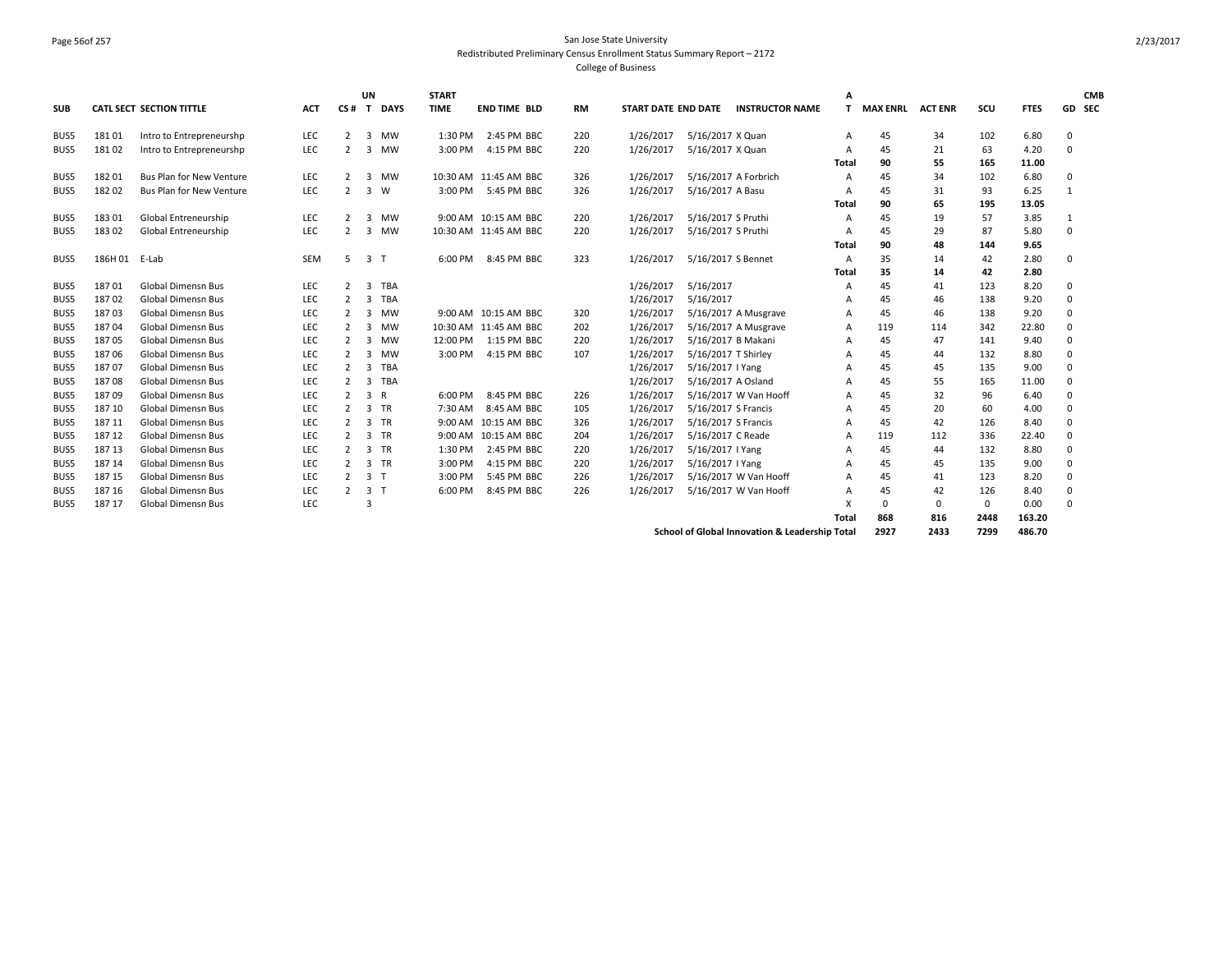# Page 57of 257 San Jose State University Redistributed Preliminary Census Enrollment Status Summary Report – 2172

|      |         |                                                       |            |                     | UN                      |              | <b>START</b> |                       |     |           |                     |                                     | А              |                         |             |             |               |                  | <b>CMB</b> |
|------|---------|-------------------------------------------------------|------------|---------------------|-------------------------|--------------|--------------|-----------------------|-----|-----------|---------------------|-------------------------------------|----------------|-------------------------|-------------|-------------|---------------|------------------|------------|
| SUB  |         | CATL SECT SECTION TITTLE                              | <b>ACT</b> |                     |                         | CS# T DAYS   | <b>TIME</b>  | <b>END TIME BLD</b>   | RM  |           |                     | START DATE END DATE INSTRUCTOR NAME | T.             | <b>MAX ENRL ACT ENR</b> |             | SCU         | <b>FTES</b>   |                  | GD SEC     |
|      |         | <b>School of Information Systems &amp; Technology</b> |            |                     |                         |              |              |                       |     |           |                     |                                     |                |                         |             |             |               |                  |            |
| BUS4 | 91L01   | Comp Tools for Bus                                    | LEC        | 1                   | 1 T                     |              | 6:00 PM      | 7:15 PM BBC           | 305 | 1/31/2017 | 4/11/2017 P Kwan    |                                     | Α              | 45                      | 44          | 44          | 2.93          | 0                |            |
| BUS4 | 91L02   | Comp Tools for Bus                                    | LEC        | $\mathbf{1}$        | $1$ T                   |              | 7:30 PM      | 8:45 PM BBC           | 305 | 1/31/2017 | 4/11/2017 P Kwan    |                                     | Α              | 45                      | 45          | 45          | 3.00          | 0                |            |
| BUS4 | 91L03   | Comp Tools for Bus                                    | <b>LEC</b> | $\mathbf{1}$        | 1 M                     |              | 1:30 PM      | 2:45 PM BBC           | 304 | 2/13/2017 |                     | 4/24/2017 M Splane                  | A              | 45                      | 47          | 47          | 3.13          | $\mathbf 0$      |            |
| BUS4 | 91L04   | Comp Tools for Bus                                    | LEC        | $\mathbf{1}$        | 1 M                     |              | 3:00 PM      | 4:15 PM BBC           | 304 | 2/13/2017 |                     | 4/24/2017 M Splane                  | Α              | 45                      | 47          | 47          | 3.13          | 0                |            |
| BUS4 | 91L05   | Comp Tools for Bus                                    | LEC        | $\mathbf{1}$        | $1$ T                   |              | 1:30 PM      | 2:45 PM BBC           | 305 | 2/14/2017 |                     | 4/25/2017 M Splane                  | Α              | 45                      | 45          | 45          | 3.00          | 0                |            |
| BUS4 | 91L06   | Comp Tools for Bus                                    | LEC        | $\mathbf{1}$        | $1$ T                   |              | 3:00 PM      | 4:15 PM BBC           | 305 | 2/14/2017 |                     | 4/25/2017 M Splane                  | Α              | 45                      | 47          | 47          | 3.13          | $\Omega$         |            |
| BUS4 | 91L07   | Comp Tools for Bus                                    | <b>LEC</b> | $\mathbf{1}$        | 1 W                     |              | 1:30 PM      | 2:45 PM BBC           | 304 | 2/15/2017 |                     | 4/26/2017 M Splane                  | Α              | 45                      | 46          | 46          | 3.07          | $\mathsf 0$      |            |
| BUS4 | 91L08   | Comp Tools for Bus                                    | LEC        | $\mathbf{1}$        | 1 W                     |              | 3:00 PM      | 4:15 PM BBC           | 304 | 2/15/2017 |                     | 4/26/2017 M Splane                  | Α              | 45                      | 44          | 44          | 2.93          | 0                |            |
| BUS4 | 91L09   | Comp Tools for Bus                                    | LEC        | $\mathbf{1}$        | 1 R                     |              | 1:30 PM      | 2:45 PM BBC           | 305 | 2/16/2017 |                     | 4/27/2017 M Splane                  | Α              | 45                      | 45          | 45          | 3.00          | $\mathsf 0$      |            |
| BUS4 | 91L 10  | Comp Tools for Bus                                    | LEC        | $\mathbf{1}$        | 1 R                     |              | 3:00 PM      | 4:15 PM BBC           | 305 | 2/16/2017 |                     | 4/27/2017 M Splane                  | Α              | 45                      | 45          | 45          | 3.00          | 0                |            |
| BUS4 | 91L 11  | Comp Tools for Bus                                    | <b>LEC</b> | $\mathbf{1}$        | 1 T                     |              |              | 10:30 AM 11:45 AM BBC | 305 | 2/14/2017 |                     | 4/24/2017 M Splane                  | $\overline{A}$ | 45                      | 46          | 46          | 3.07          | $\Omega$         |            |
|      |         |                                                       |            |                     |                         |              |              |                       |     |           |                     |                                     | Total          | 495                     | 501         | 501         | 33.40         |                  |            |
| BUS4 | 9201    | Intro Bus Prog                                        | <b>SEM</b> | 4                   |                         | 3 MW         | 12:00 PM     | 1:15 PM BBC           | 305 | 1/26/2017 |                     | 5/16/2017 D Nehoran                 | Α              | 45                      | 43          | 129         | 8.60          | 0                |            |
| BUS4 | 9202    | Intro Bus Prog                                        | SEM        | 4                   | 3                       | MW           | 1:30 PM      | 2:45 PM BBC           | 305 | 1/26/2017 |                     | 5/16/2017 D Nehoran                 | A              | 45                      | 42          | 126         | 8.40          | $\Omega$         |            |
|      |         |                                                       |            |                     |                         |              |              |                       |     |           |                     |                                     | Total          | 90                      | 85          | 255         | 17.00         |                  |            |
| BUS4 | 96X 01  | Adv Comp Tools Bus                                    | <b>LEC</b> |                     | 1 1 T                   |              | 4:30 PM      | 5:45 PM BBC           | 304 | 2/14/2017 |                     | 4/25/2017 M Splane                  | A              | 45                      | 17          | 17          | 1.13          | $\mathbf 0$      |            |
|      |         |                                                       |            |                     |                         |              |              |                       |     |           |                     |                                     | Total          | 45                      | 17          | 17          | 1.13          |                  |            |
| BUS4 | 110A01  | Fund Mgmt Info Sys                                    | SEM        |                     | 3                       |              |              |                       |     |           |                     |                                     | х              | 0                       | $\mathbf 0$ | $\mathbf 0$ | 0.00          | 0                |            |
| BUS4 | 110A 02 | Fund Mgmt Info Sys                                    | SEM        | $\overline{4}$      | $\overline{3}$          | TR           | 12:00 PM     | 1:15 PM BBC           | 304 | 1/26/2017 |                     | 5/16/2017 R Sessions                | $\overline{A}$ | 45                      | 48          | 144         | 9.60          | $\Omega$         |            |
| BUS4 | 110A03  | Fund Mgmt Info Sys                                    | SEM        |                     | 3                       |              |              |                       |     |           |                     |                                     | X              | 0                       | $\mathsf 0$ | $\mathsf 0$ | 0.00          | $\mathsf 0$      |            |
| BUS4 | 110A04  | Fund Mgmt Info Sys                                    | SEM        | 4                   |                         | 3 MW         |              | 10:30 AM 11:45 AM BBC | 305 | 1/26/2017 |                     | 5/16/2017 D Nehoran                 | A              | 45                      | 48          | 144         | 9.60          | $\mathbf 0$      |            |
| BUS4 | 110A 05 | Fund Mgmt Info Sys                                    | <b>SEM</b> | $\overline{4}$      | $\overline{\mathbf{3}}$ | TR           |              | 9:00 AM 10:15 AM BBC  | 304 | 1/26/2017 |                     | 5/16/2017 R Sessions                | Α              | 45                      | 39          | 117         | 7.80          | 0                |            |
|      |         |                                                       |            |                     |                         |              |              |                       |     |           |                     |                                     | Total          | 135                     | 135         | 405         | 27.00         |                  |            |
| BUS4 | 110B01  |                                                       | SEM        | 4                   |                         | 3 MW         |              | 9:00 AM 10:15 AM BBC  | 103 | 1/26/2017 |                     | 5/16/2017 R Burkhard                | Α              | 45                      | 38          | 114         | 7.60          | 0                |            |
|      |         | Sys Analysis & Design                                 | SEM        |                     |                         |              |              |                       | 103 |           |                     |                                     |                |                         |             |             |               | $\mathsf 0$      |            |
| BUS4 | 110B02  | Sys Analysis & Design                                 |            | 4                   | 3<br>3                  | MW<br>$\top$ |              | 10:30 AM 11:45 AM BBC |     | 1/26/2017 |                     | 5/16/2017 R Burkhard                | Α              | 45<br>45                | 43<br>38    | 129         | 8.60          | 0                |            |
| BUS4 | 110B03  | Sys Analysis & Design                                 | <b>SEM</b> | 4                   |                         |              | 3:00 PM      | 5:45 PM BBC           | 103 | 1/26/2017 |                     | 5/16/2017 R Burkhard                | Α<br>Total     | 135                     | 119         | 114<br>357  | 7.60<br>23.80 |                  |            |
|      |         |                                                       |            |                     |                         |              |              |                       |     |           |                     |                                     |                |                         |             |             |               |                  |            |
| BUS4 | 11101   | Networking & Data Communics                           | SEM        | 4<br>$\overline{4}$ |                         | 3 MW         | 12:00 PM     | 1:15 PM BBC           | 103 | 1/26/2017 | 5/16/2017 S Dhar    |                                     | Α              | 45                      | 38          | 114         | 7.60          | $\mathsf 0$      |            |
| BUS4 | 11102   | Networking & Data Communics                           | SEM        |                     | 3                       | M            | 3:00 PM      | 5:45 PM BBC           | 108 | 1/26/2017 | 5/16/2017 S Dhar    |                                     | A              | 45                      | 35          | 105         | 7.00          | 0<br>$\mathsf 0$ |            |
| BUS4 | 11103   | Networking & Data Communics                           | SEM        | $\overline{4}$      | 3 TR                    |              | 1:30 PM      | 2:45 PM BBC           | 320 | 1/26/2017 |                     | 5/16/2017 N Aggarwal                | Α              | 45                      | 45          | 135         | 9.00          |                  |            |
|      |         |                                                       |            |                     |                         |              |              |                       |     |           |                     |                                     | <b>Total</b>   | 135                     | 118         | 354         | 23.60         |                  |            |
| BUS4 | 11201   | Database Management Systms                            | SEM        | 4                   | 3                       | TR<br>T      | 3:00 PM      | 4:15 PM BBC           | 320 | 1/26/2017 | 5/16/2017 A Shirani |                                     | Α              | 45                      | 41          | 123         | 8.25          | $\mathbf{1}$     |            |
| BUS4 | 11202   | Database Management Systms                            | SEM        | 4                   | 3                       |              | 6:00 PM      | 8:45 PM BBC           | 320 | 1/26/2017 | 5/16/2017 A Shirani |                                     | Α              | 45                      | 43          | 129         | 8.75          | 3                |            |
| BUS4 | 11203   | Database Management Systms                            | <b>SEM</b> | 4                   |                         | 3 MW         | 12:00 PM     | 1:15 PM BBC           | 304 | 1/26/2017 | 5/16/2017 A Shirani |                                     | Α              | 45                      | 43          | 129         | 8.75          | 3                |            |
|      |         |                                                       |            |                     |                         |              |              |                       |     |           |                     |                                     | <b>Total</b>   | 135                     | 127         | 381         | 25.75         |                  |            |
| BUS4 | 115 01  | Advanced Ntwrkng & Data Comm                          | SEM        | 4                   | $3 \quad W$             |              | 3:00 PM      | 5:45 PM BBC           | 108 | 1/26/2017 | 5/16/2017 S Dhar    |                                     | Α              | 45                      | 43          | 129         | 8.60          | $\mathsf 0$      |            |
|      |         |                                                       |            |                     |                         |              |              |                       |     |           |                     |                                     | Total          | 45                      | 43          | 129         | 8.60          |                  |            |
| BUS4 | 11601   | Adv DB Mgmt Sys                                       | SEM        | 4                   | 3 R                     |              | 6:00 PM      | 8:45 PM BBC           | 305 | 1/26/2017 | 5/16/2017 A Shirani |                                     | Α              | 45                      | 44          | 132         | 8.80          | 0                |            |
|      |         |                                                       |            |                     |                         |              |              |                       |     |           |                     |                                     | Total          | 45                      | 44          | 132         | 8.80          |                  |            |
| BUS4 | 118S01  | <b>Special Topics MIS</b>                             | SEM        | $\overline{2}$      | 3 TR                    |              | 12:00 PM     | 1:15 PM BBC           | 326 | 1/26/2017 | 5/16/2017 S Jensen  |                                     | Α              | 45                      | 30          | 90          | 6.00          | $\mathbf 0$      |            |
| BUS4 | 118S02  | <b>Special Topics MIS</b>                             | SEM        | $\overline{2}$      | 3 TR                    |              | 3:00 PM      | 4:15 PM BBC           | 304 | 1/26/2017 | 5/16/2017 S Jensen  |                                     | А              | 45                      | 19          | 57          | 3.80          | $\mathsf 0$      |            |
| BUS4 | 118S03  | <b>Special Topics MIS</b>                             | <b>SEM</b> | $\overline{2}$      | 3 M                     |              | 3:00 PM      | 5:45 PM BBC           | 103 | 1/26/2017 | 5/16/2017 J Sawyer  |                                     | Α              | 20                      | 15          | 45          | 3.00          | $\mathbf 0$      |            |
|      |         |                                                       |            |                     |                         |              |              |                       |     |           |                     |                                     | Total          | 110                     | 64          | 192         | 12.80         |                  |            |
| BUS4 |         | 118W 01 Web Based Computing                           | SEM        | 4                   | 3                       | MW           |              | 9:00 AM 10:15 AM BBC  | 304 | 1/26/2017 |                     | 5/16/2017 S Venkatsubramanyan       | A              | 45                      | 32          | 96          | 6.40          | 0                |            |
| BUS4 |         | 118W 02 Web Based Computing                           | SEM        | $\overline{4}$      |                         | 3 MW         |              | 10:30 AM 11:45 AM BBC | 304 | 1/26/2017 |                     | 5/16/2017 S Venkatsubramanyan       | A              | 45                      | 46          | 138         | 9.20          | $\mathbf 0$      |            |
|      |         |                                                       |            |                     |                         |              |              |                       |     |           |                     |                                     | Total          | 90                      | 78          | 234         | 15.60         |                  |            |
| BUS4 | 119A 01 | Practicum in MIS                                      | SEM        | 5                   | 3 <sub>1</sub>          |              | 6:00 PM      | 8:45 PM BBC           | 322 | 1/26/2017 | 5/16/2017 L Gee     |                                     | Α              | 45                      | 38          | 114         | 7.60          | 0                |            |
| BUS4 | 119A 02 | Practicum in MIS                                      | <b>SEM</b> | 5                   | 3 W                     |              | 3:00 PM      | 5:45 PM BBC           | 320 | 1/26/2017 | 5/16/2017 R Sridar  |                                     | Α              | 45                      | 45          | 135         | 9.00          | $\mathbf 0$      |            |
|      |         |                                                       |            |                     |                         |              |              |                       |     |           |                     |                                     | Total          | 90                      | 83          | 249         | 16.60         |                  |            |
| BUS4 | 119B01  | <b>Bus Strat Info Sys</b>                             | <b>SEM</b> | 5                   | 3 TR                    |              |              | 10:30 AM 11:45 AM BBC | 103 | 1/26/2017 |                     | 5/16/2017 R Sessions                | A              | 45                      | 46          | 138         | 9.20          | 0                |            |
| BUS4 | 119B02  | Bus Strat Info Sys                                    | <b>SEM</b> | 5                   | 3                       | TR           | 1:30 PM      | 2:45 PM BBC           | 103 | 1/26/2017 |                     | 5/16/2017 R Sessions                | A              | 45                      | 44          | 132         | 8.80          | 0                |            |
| BUS4 | 119B03  | Bus Strat Info Sys                                    | <b>SEM</b> | 5                   | 3 W                     |              | 6:00 PM      | 8:45 PM BBC           | 320 | 1/26/2017 |                     | 5/16/2017 R Sessions                | A              | 45                      | 48          | 144         | 9.60          | $\mathbf 0$      |            |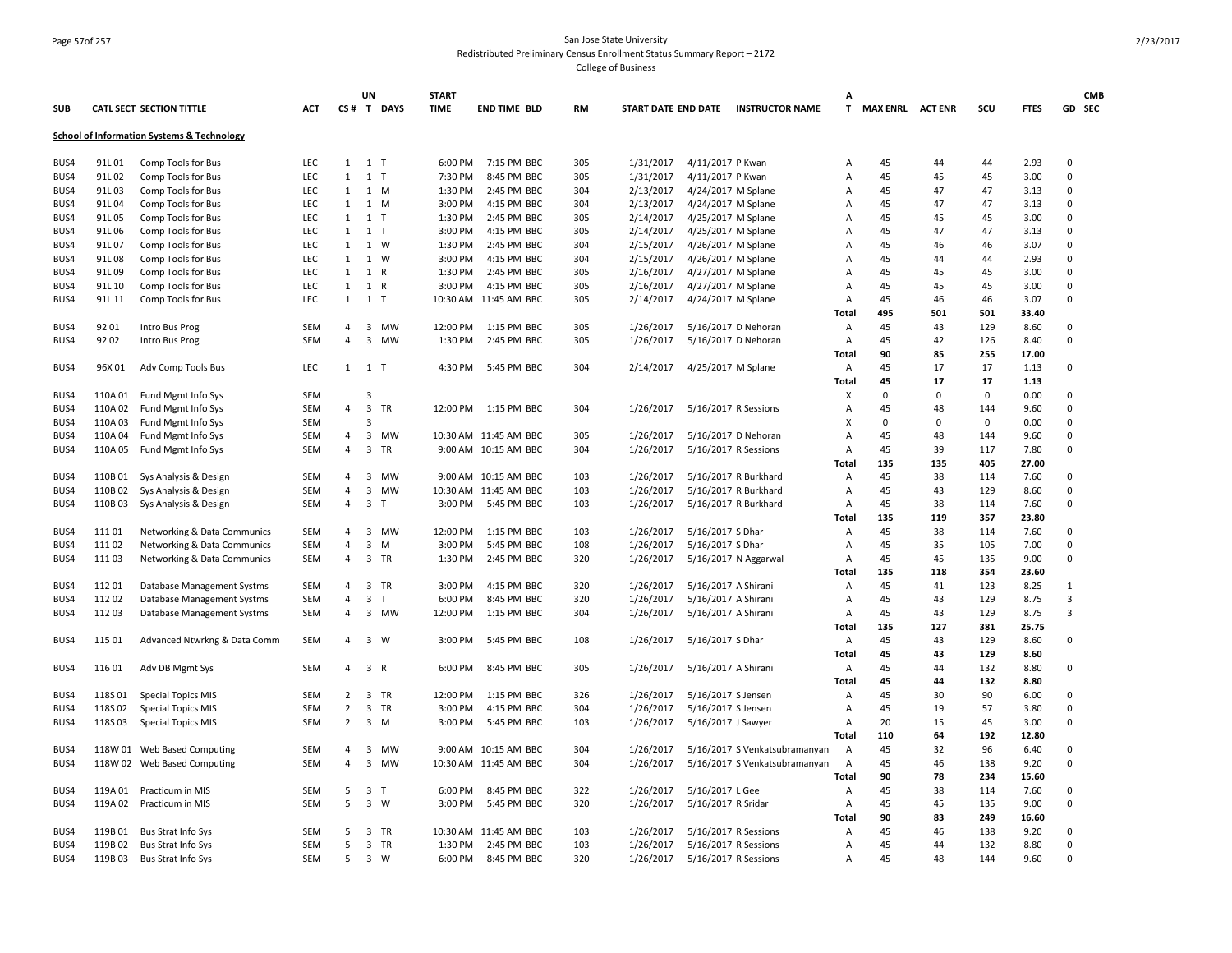## Page 58of 257 San Jose State University Redistributed Preliminary Census Enrollment Status Summary Report – 2172 College of Business

|            |        |                                 |            |                | <b>UN</b>      |             | <b>START</b> |                       |     |                            |                    |                                                  | А     |                 |                |                |             |          | <b>CMB</b> |
|------------|--------|---------------------------------|------------|----------------|----------------|-------------|--------------|-----------------------|-----|----------------------------|--------------------|--------------------------------------------------|-------|-----------------|----------------|----------------|-------------|----------|------------|
| <b>SUB</b> |        | <b>CATL SECT SECTION TITTLE</b> | <b>ACT</b> | CS#            | т              | <b>DAYS</b> | <b>TIME</b>  | <b>END TIME BLD</b>   | RM  | <b>START DATE END DATE</b> |                    | <b>INSTRUCTOR NAME</b>                           |       | <b>MAX ENRL</b> | <b>ACT ENR</b> | scu            | <b>FTES</b> |          | GD SEC     |
|            |        |                                 |            |                |                |             |              |                       |     |                            |                    |                                                  |       |                 |                |                | 27.60       |          |            |
|            |        |                                 |            |                |                |             |              |                       |     |                            |                    |                                                  | Total | 135             | 138            | 414            |             |          |            |
| BUS4       | 180101 | Ind Studies MIS                 | <b>SUP</b> | 36             | 3              | TBA         |              |                       |     | 1/26/2017                  | 5/16/2017          |                                                  | А     | 0               | 0              | $\mathbf 0$    | 0.00        | 0        |            |
| BUS4       | 180102 | Ind Studies MIS                 | SUP        | 36             | 1              | TBA         |              |                       |     | 1/26/2017                  | 5/16/2017 T Hill   |                                                  | А     | 10              |                | $\overline{2}$ | 0.13        | $\Omega$ |            |
| BUS4       | 180103 | Ind Studies MIS                 | SUP        | 36             |                | 2 TBA       |              |                       |     | 1/26/2017                  | 5/16/2017 T Hill   |                                                  | A     | 10              | $\Omega$       | 0              | 0.00        | $\Omega$ |            |
| BUS4       | 180104 | Ind Studies MIS                 | SUP        | 36             |                | 3 TBA       |              |                       |     | 1/26/2017                  | 5/16/2017 T Hill   |                                                  | A     | 10              | $\mathbf 0$    | 0              | 0.00        | $\Omega$ |            |
|            |        |                                 |            |                |                |             |              |                       |     |                            |                    |                                                  | Total | 30              | $\overline{2}$ | $\overline{2}$ | 0.13        |          |            |
| BUS4       | 18801  | <b>Business Systems</b>         | LEC        | $\overline{2}$ |                | $3 \, M$    | 3:00 PM      | 5:45 PM BBC           | 102 | 1/26/2017                  | 5/16/2017 R Sridar |                                                  | A     | 45              | 47             | 141            | 9.40        | 0        |            |
| BUS4       | 18802  | <b>Business Systems</b>         | LEC        | 2              |                | $3 \, M$    | 6:00 PM      | 8:45 PM BBC           | 103 | 1/26/2017                  | 5/16/2017 L Gee    |                                                  | А     | 45              | 44             | 132            | 8.80        | 0        |            |
| BUS4       | 18803  | <b>Business Systems</b>         | LEC        |                |                |             |              |                       |     |                            |                    |                                                  | х     | 0               | $\mathbf 0$    | 0              | 0.00        | $\Omega$ |            |
| BUS4       | 18804  | <b>Business Systems</b>         | LEC        | $\overline{2}$ |                | 3 TR        |              | 10:30 AM 11:45 AM BBC | 320 | 1/26/2017                  |                    | 5/16/2017 N Aggarwal                             | A     | 45              | 47             | 141            | 9.40        | $\Omega$ |            |
| BUS4       | 18805  | <b>Business Systems</b>         | LEC        | 2              |                | 3 TR        | 12:00 PM     | 1:15 PM BBC           | 320 | 1/26/2017                  |                    | 5/16/2017 N Aggarwal                             | Α     | 45              | 46             | 138            | 9.20        | $\Omega$ |            |
| BUS4       | 18806  | <b>Business Systems</b>         | LEC        | $\overline{2}$ | 3 <sub>1</sub> |             | 6:00 PM      | 8:45 PM BBC           | 103 | 1/26/2017                  | 5/16/2017 S Jensen |                                                  | A     | 45              | 44             | 132            | 8.80        | $\Omega$ |            |
| BUS4       | 18807  | <b>Business Systems</b>         | LEC        | $\overline{2}$ |                | $3 \quad W$ | 3:00 PM      | 5:45 PM BBC           | 202 | 1/26/2017                  | 5/16/2017 G Webb   |                                                  | A     | 119             | 116            | 348            | 23.20       | $\Omega$ |            |
| BUS4       | 18808  | <b>Business Systems</b>         | LEC        | $\overline{2}$ |                | $3 \quad W$ | 3:00 PM      | 5:45 PM BBC           | 103 | 1/26/2017                  | 5/16/2017 K Soohoo |                                                  | A     | 45              | 48             | 144            | 9.60        | 0        |            |
| BUS4       | 18809  | <b>Business Systems</b>         | LEC        |                |                | $3 \quad W$ | 6:00 PM      | 8:45 PM BBC           | 103 | 1/26/2017                  | 5/16/2017 K Soohoo |                                                  | А     | 45              | 49             | 147            | 9.80        | $\Omega$ |            |
| BUS4       | 188 10 | <b>Business Systems</b>         | LEC        |                |                | 3 W         | 6:00 PM      | 8:45 PM BBC           | 226 | 1/26/2017                  | 5/16/2017 L Gee    |                                                  | А     | 45              | 45             | 135            | 9.00        | $\Omega$ |            |
| BUS4       | 188 11 | <b>Business Systems</b>         | LEC        | $\overline{2}$ |                | 3 TR        | 12:00 PM     | 1:15 PM BBC           | 103 | 1/26/2017                  | 5/16/2017 R Sridar |                                                  | А     | 45              | 48             | 144            | 9.60        | $\Omega$ |            |
| BUS4       | 188 12 | <b>Business Systems</b>         | LEC        |                | 3 R            |             | 3:00 PM      | 5:45 PM BBC           | 103 | 1/26/2017                  | 5/16/2017 G Webb   |                                                  | А     | 45              | 45             | 135            | 9.00        | $\Omega$ |            |
| BUS4       | 188 13 | <b>Business Systems</b>         | LEC        | $\mathcal{P}$  |                | 3 R         | 6:00 PM      | 8:45 PM BBC           | 304 | 1/26/2017                  | 5/16/2017 J Lake   |                                                  | Α     | 45              | 44             | 132            | 8.80        | $\Omega$ |            |
| BUS4       | 188 14 | <b>Business Systems</b>         | LEC        | $\mathcal{L}$  |                | 3 M         | 6:00 PM      | 8:45 PM BBC           | 304 | 1/26/2017                  | 5/16/2017 S Wilde  |                                                  | А     | 45              | 43             | 129            | 8.60        | 0        |            |
| BUS4       | 188 15 | <b>Business Systems</b>         | LEC        |                |                | 3 TR        | 9:00 AM      | 10:15 AM BBC          | 305 | 1/26/2017                  |                    | 5/16/2017 N Aggarwal                             | А     | 45              | 41             | 123            | 8.20        | $\Omega$ |            |
|            |        |                                 |            |                |                |             |              |                       |     |                            |                    |                                                  | Total | 704             | 707            | 2121           | 141.40      |          |            |
|            |        |                                 |            |                |                |             |              |                       |     |                            |                    | School of Information Systems & Technology Total |       | 2419            | 2261           | 5743           | 383.22      |          |            |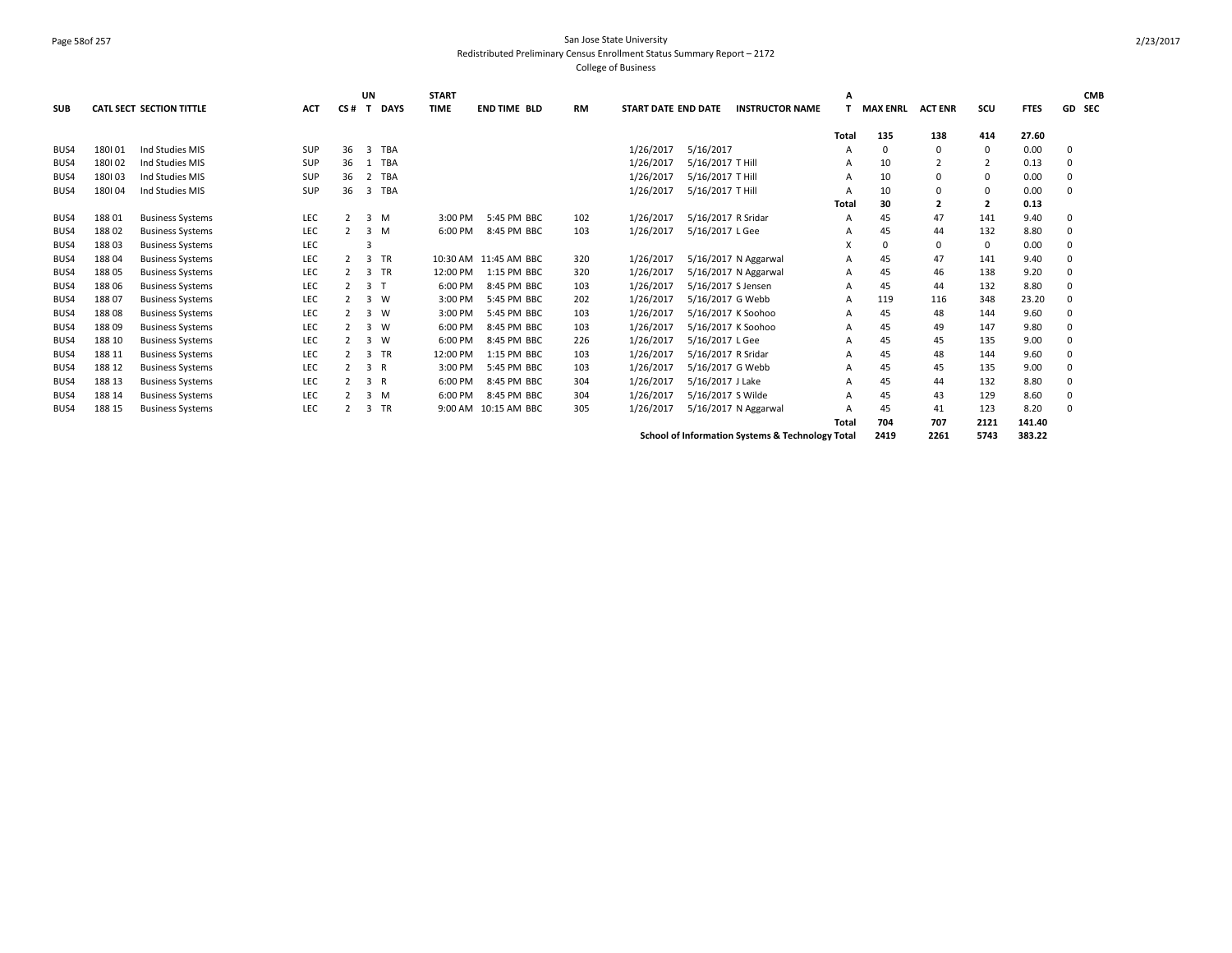#### Page 59of 257 San Jose State University Redistributed Preliminary Census Enrollment Status Summary Report – 2172

|            |                             |                             |            |                | UN                      |                | <b>START</b> |                       |           |           |                      |                                     | A              |                    |             |             |             |              | <b>CMB</b> |
|------------|-----------------------------|-----------------------------|------------|----------------|-------------------------|----------------|--------------|-----------------------|-----------|-----------|----------------------|-------------------------------------|----------------|--------------------|-------------|-------------|-------------|--------------|------------|
| <b>SUB</b> |                             | CATL SECT SECTION TITTLE    | <b>ACT</b> |                |                         | CS# T DAYS     | <b>TIME</b>  | <b>END TIME BLD</b>   | <b>RM</b> |           |                      | START DATE END DATE INSTRUCTOR NAME |                | T MAX ENRL ACT ENR |             | SCU         | <b>FTES</b> |              | GD SEC     |
|            | <b>School of Management</b> |                             |            |                |                         |                |              |                       |           |           |                      |                                     |                |                    |             |             |             |              |            |
| BUS3       | 1001                        | <b>Discover Business</b>    | LEC        |                | 2 3 TR                  |                |              | 7:30 AM 8:45 AM BBC   | 326       | 1/26/2017 | 5/16/2017 R Kepple   |                                     | A              | 45                 | 26          | 78          | 5.20        | 0            |            |
|            |                             |                             |            |                |                         |                |              |                       |           |           |                      |                                     | Total          | 45                 | 26          | 78          | 5.20        |              |            |
| BUS3       | 1201                        | <b>Money Matters</b>        | LEC        | 1              | $\overline{\mathbf{3}}$ | TBA            |              |                       |           | 1/26/2017 |                      | 5/16/2017 R Okumoto                 | Α              | 110                | 117         | 351         | 23.40       | 0            |            |
| BUS3       | 1202                        | <b>Money Matters</b>        | LEC        | $\mathbf{1}$   | 3                       | R              | 6:00 PM      | 8:45 PM BBC           | 104       | 1/26/2017 | 5/16/2017 J Jain     |                                     | A              | 40                 | 41          | 123         | 8.20        | $\mathbf 0$  |            |
| BUS3       | 1203                        | Money Matters               | LEC        | $\mathbf{1}$   | $\overline{\mathbf{3}}$ | TR             | 1:30 PM      | 2:45 PM BBC           | 104       | 1/26/2017 | 5/16/2017 G Radine   |                                     | Α              | 45                 | 51          | 153         | 10.20       | 0            |            |
| BUS3       | 1204                        | <b>Money Matters</b>        | <b>LEC</b> | 1              | $\overline{3}$          | TBA            |              |                       |           | 1/26/2017 | 5/16/2017 M Hill     |                                     | Α              | 110                | 114         | 342         | 22.85       | $\mathbf{1}$ |            |
|            |                             |                             |            |                |                         |                |              |                       |           |           |                      |                                     | Total          | 305                | 323         | 969         | 64.65       |              |            |
| BUS3       | 8001                        | Legal Environment of Bus    | LEC        | 3              | $\overline{3}$          | MW             |              | 10:30 AM 11:45 AM BBC | 104       | 1/26/2017 | 5/16/2017 N Clinch   |                                     | A              | 45                 | 45          | 135         | 9.00        | 0            |            |
| BUS3       | 8002                        | Legal Environment of Bus    | LEC        | 3              | 3                       | TR             | 7:30 AM      | 8:45 AM BBC           | 102       | 1/26/2017 | 5/16/2017 J Dworak   |                                     | A              | 45                 | 44          | 132         | 8.80        | $\Omega$     |            |
| BUS3       | 8003                        | Legal Environment of Bus    | <b>LEC</b> | 3              | $\overline{3}$          | W              | 6:00 PM      | 8:45 PM BBC           | 222       | 1/26/2017 | 5/16/2017 J Dworak   |                                     | A              | 45                 | 44          | 132         | 8.80        | $\Omega$     |            |
| BUS3       | 8004                        | Legal Environment of Bus    | <b>LEC</b> | 3              | $\overline{3}$          | MW             |              | 9:00 AM 10:15 AM BBC  | 202       | 1/26/2017 | 5/16/2017 N Clinch   |                                     | $\overline{A}$ | 119                | 66          | 198         | 13.20       | $\mathbf 0$  |            |
| BUS3       | 8005                        | Legal Environment of Bus    | LEC        | 3              | $\overline{\mathbf{3}}$ | M              | 6:00 PM      | 8:45 PM BBC           | 102       | 1/26/2017 | 5/16/2017 A Casey    |                                     | A              | 45                 | 45          | 135         | 9.00        | $\mathsf 0$  |            |
| BUS3       | 8006                        | Legal Environment of Bus    | LEC        | 3              | $\overline{\mathbf{3}}$ | <b>MW</b>      | 12:00 PM     | 1:15 PM BBC           | 104       | 1/26/2017 | 5/16/2017 N Clinch   |                                     | A              | 45                 | 42          | 126         | 8.40        | $\mathsf 0$  |            |
| BUS3       | 8007                        | Legal Environment of Bus    | LEC        | 3              | $\overline{\mathbf{3}}$ | TBA            |              |                       |           | 1/26/2017 | 5/16/2017   Yang     |                                     | A              | 45                 | 44          | 132         | 8.80        | $\Omega$     |            |
|            |                             |                             |            |                |                         |                |              |                       |           |           |                      |                                     | Total          | 389                | 330         | 990         | 66.00       |              |            |
| BUS3       | 14901                       | Negotn & Cnflct Resoltn     | LEC        | $\overline{2}$ | $\overline{\mathbf{3}}$ | - F            | 12:30 PM     | 3:15 PM BBC           | 302       | 1/26/2017 |                      | 5/16/2017 M Ingerson                | Α              | 45                 | 34          | 102         | 6.80        | 0            |            |
|            |                             |                             |            |                |                         |                |              |                       |           |           |                      |                                     | Total          | 45                 | 34          | 102         | 6.80        |              |            |
| BUS3       | 15001                       | Fund of HR Mgmt             | LEC        | $\overline{2}$ |                         | 3 TR           | 1:30 PM      | 2:45 PM BBC           | 102       | 1/26/2017 | 5/16/2017 M Gavino   |                                     | Α              | 45                 | 43          | 129         | 8.60        | 0            |            |
| BUS3       | 15002                       | Fund of HR Mgmt             | LEC        | $\overline{2}$ | 3                       | TR             | 3:00 PM      | 4:15 PM BBC           | 102       | 1/26/2017 | 5/16/2017 M Gavino   |                                     | Α              | 45                 | 39          | 117         | 7.80        | 0            |            |
| BUS3       | 15003                       | Fund of HR Mgmt             | LEC        | $\overline{2}$ |                         | 3 <sub>1</sub> | 6:00 PM      | 8:45 PM BBC           | 104       | 1/26/2017 |                      | 5/16/2017 D Fairchild               | A              | 45                 | 39          | 117         | 7.80        | 0            |            |
| BUS3       | 15004                       | Fund of HR Mgmt             | LEC        | $\overline{2}$ | 3 <sub>1</sub>          |                | 3:00 PM      | 5:45 PM BBC           | 104       | 1/26/2017 | 5/16/2017 N Long     |                                     | A              | 45                 | 41          | 123         | 8.20        | $\mathbf 0$  |            |
|            |                             |                             |            |                |                         |                |              |                       |           |           |                      |                                     | <b>Total</b>   | 180                | 162         | 486         | 32.40       |              |            |
| BUS3       | 15201                       | HR Info Systems             | <b>SEM</b> | 5              |                         | 3 TR           |              | 10:30 AM 11:45 AM BBC | 301       | 1/26/2017 |                      | 5/16/2017 N Da Silva                | A              | 45                 | 40          | 120         | 8.00        | $\Omega$     |            |
|            |                             |                             |            |                |                         |                |              |                       |           |           |                      |                                     | Total          | 45                 | 40          | 120         | 8.00        |              |            |
| BUS3       | 15301                       | Mgmt of Diversity           | LEC        | $\overline{2}$ |                         | 3 MW           | 3:00 PM      | 4:15 PM BBC           | 21        | 1/26/2017 |                      | 5/16/2017 R Partridge               | Α              | 45                 | 42          | 126         | 8.40        | 0            |            |
|            |                             |                             |            |                |                         |                |              |                       |           |           |                      |                                     | Total          | 45                 | 42          | 126         | 8.40        |              |            |
| BUS3       | 154 01                      | Wkfrce Plan Staff & Train   | LEC        | $2^{\circ}$    |                         | 3 MW           | 1:30 PM      | 2:45 PM BBC           | 21        | 1/26/2017 |                      | 5/16/2017 R Partridge               | A              | 45                 | 48          | 144         | 9.60        | 0            |            |
|            |                             |                             |            |                |                         |                |              |                       |           |           |                      |                                     | <b>Total</b>   | 45                 | 48          | 144         | 9.60        |              |            |
| BUS3       | 15701                       | Legal Issues in Hrm         | <b>LEC</b> | $\overline{2}$ | $\overline{3}$          | $\top$         | 6:00 PM      | 8:45 PM BBC           | 102       | 1/26/2017 | 5/16/2017 A Casey    |                                     | $\overline{A}$ | 45                 | 46          | 138         | 9.20        | $\Omega$     |            |
|            |                             |                             |            |                |                         |                |              |                       |           |           |                      |                                     | <b>Total</b>   | 45                 | 46          | 138         | 9.20        |              |            |
| BUS3       | 15801                       | Compensatn & Rewd Sys       | LEC        | $2^{\circ}$    | 3 R                     |                | 3:00 PM      | 5:45 PM BBC           | 104       | 1/26/2017 | 5/16/2017 T Brown    |                                     | A              | 45                 | 48          | 144         | 9.75        | 3            |            |
|            |                             |                             |            |                |                         |                |              |                       |           |           |                      |                                     | Total          | 45                 | 48          | 144         | 9.75        |              |            |
| BUS3       | 15901                       | Senior Sem in HRM           | SEM        | -5             |                         | 3 W            | 6:00 PM      | 8:45 PM BBC           | 3         | 1/26/2017 | 5/16/2017 S Malos    |                                     | A              | 45                 | 45          | 135         | 9.00        | 0            |            |
|            |                             |                             |            |                |                         |                |              |                       |           |           |                      |                                     | Total          | 45                 | 45          | 135         | 9.00        |              |            |
| BUS3       | 16001                       | Fund Mgmt & Org Beh         | LEC        | $\overline{2}$ |                         | 3 TR           | 12:00 PM     | 1:15 PM BBC           | 202       | 1/26/2017 | 5/16/2017 N Da Silva |                                     | Α              | 119                | 120         | 360         | 24.00       | 0            |            |
| BUS3       | 16002                       | Fund Mgmt & Org Beh         | LEC        | $\overline{2}$ | $\overline{\mathbf{3}}$ | M              | 6:00 PM      | 8:45 PM BBC           | 104       | 1/26/2017 | 5/16/2017 N Bussani  |                                     | Α              | 45                 | 50          | 150         | 10.00       | $\mathsf 0$  |            |
| BUS3       | 16003                       | Fund Mgmt & Org Beh         | LEC        | $\overline{2}$ | $\overline{\mathbf{3}}$ | $\top$         | 6:00 PM      | 8:45 PM BBC           | 326       | 1/26/2017 | 5/16/2017 P Wells    |                                     | A              | 45                 | 46          | 138         | 9.20        | $\mathbf 0$  |            |
| BUS3       | 16004                       | Fund Mgmt & Org Beh         | LEC        | $\overline{2}$ | $\overline{\mathbf{3}}$ | MW             | 1:30 PM      | 2:45 PM BBC           | 108       | 1/26/2017 |                      | 5/16/2017 A Musgrave                | A              | 45                 | 44          | 132         | 8.80        | 0            |            |
| BUS3       | 16005                       | Fund Mgmt & Org Beh         | LEC        | $\overline{2}$ | $\overline{\mathbf{3}}$ | R              | 6:00 PM      | 8:45 PM BBC           | 102       | 1/26/2017 | 5/16/2017 S Moore    |                                     | A              | 45                 | 41          | 123         | 8.20        | 0            |            |
| BUS3       | 16006                       | Fund Mgmt & Org Beh         | LEC        | $\overline{2}$ | $\overline{\mathbf{3}}$ | W              | 3:00 PM      | 5:45 PM BBC           | 204       | 1/26/2017 | 5/16/2017 P Wells    |                                     | A              | 119                | 116         | 348         | 23.20       | 0            |            |
| BUS3       | 16007                       | Fund Mgmt & Org Beh         | LEC        | $\overline{2}$ |                         | 3 MW           | 7:30 AM      | 8:45 AM BBC           | 104       | 1/26/2017 | 5/16/2017 R Kepple   |                                     | A              | 45                 | 19          | 57          | 3.80        | $\mathsf 0$  |            |
| BUS3       | 16008                       | Fund Mgmt & Org Beh         | LEC        | $\overline{2}$ | 3                       | MW             | 9:00 AM      | 10:15 AM BBC          | 204       | 1/26/2017 | 5/16/2017 R Kepple   |                                     | A              | 119                | 76          | 228         | 15.20       | 0            |            |
| BUS3       | 16009                       | Fund Mgmt & Org Beh         | LEC        | $\overline{2}$ | $\overline{\mathbf{3}}$ | W              | 6:00 PM      | 8:45 PM BBC           | 104       | 1/26/2017 | 5/16/2017 R Blitzer  |                                     | A              | 45                 | 40          | 120         | 8.05        | $\mathbf{1}$ |            |
|            |                             |                             |            |                |                         |                |              |                       |           |           |                      |                                     | Total          | 627                | 552         | 1656        | 110.45      |              |            |
| BUS3       | 161A01                      | Applied Org Behavr          | SEM        | 5              | $\overline{\mathbf{3}}$ | M              | 3:00 PM      | 5:45 PM BBC           | 326       | 1/26/2017 | 5/16/2017 R Pollard  |                                     | A              | 40                 | 35          | 105         | 7.00        | 0            |            |
| BUS3       | 161A02                      | Applied Org Behavr          | <b>SEM</b> | 5              |                         | 3 <sub>1</sub> | 6:00 PM      | 8:45 PM BBC           | 107       | 1/26/2017 | 5/16/2017 R Pollard  |                                     | A              | 40                 | 34          | 102         | 6.80        | $\mathbf 0$  |            |
| BUS3       | 161A03                      | Applied Org Behavr          | SEM        |                | з                       |                |              |                       |           |           |                      |                                     | x              | 0                  | $\mathbf 0$ | $\mathsf 0$ | 0.00        | 0            |            |
| BUS3       | 161A04                      | Applied Org Behavr          | <b>SEM</b> | 5              |                         | 3 MW           | 12:00 PM     | 1:15 PM BBC           | 323       | 1/26/2017 | 5/16/2017 G Lester   |                                     | $\overline{A}$ | 40                 | 23          | 69          | 4.60        | 0            |            |
|            |                             |                             |            |                |                         |                |              |                       |           |           |                      |                                     | Total          | 120                | 92          | 276         | 18.40       |              |            |
| BUS3       | 161B01                      | Org Theory, Design & Change | LEC        | $\overline{2}$ |                         | 3 TR           |              | 10:30 AM 11:45 AM BBC | 102       | 1/26/2017 | 5/16/2017 T Altura   |                                     | A              | 45                 | 45          | 135         | 9.00        | 0            |            |
| BUS3       | 161B02                      | Org Theory, Design & Change | LEC        | $\overline{2}$ |                         | 3 TR           | 12:00 PM     | 1:15 PM BBC           | 102       | 1/26/2017 | 5/16/2017 T Altura   |                                     | A              | 45                 | 43          | 129         | 8.60        | $\mathsf 0$  |            |
| BUS3       | 161B03                      | Org Theory, Design & Change | LEC        | $\overline{2}$ |                         | 3 M            | 6:00 PM      | 8:45 PM BBC           | 3         | 1/26/2017 | 5/16/2017 R Pollard  |                                     | A              | 45                 | 46          | 138         | 9.20        | $\mathbf 0$  |            |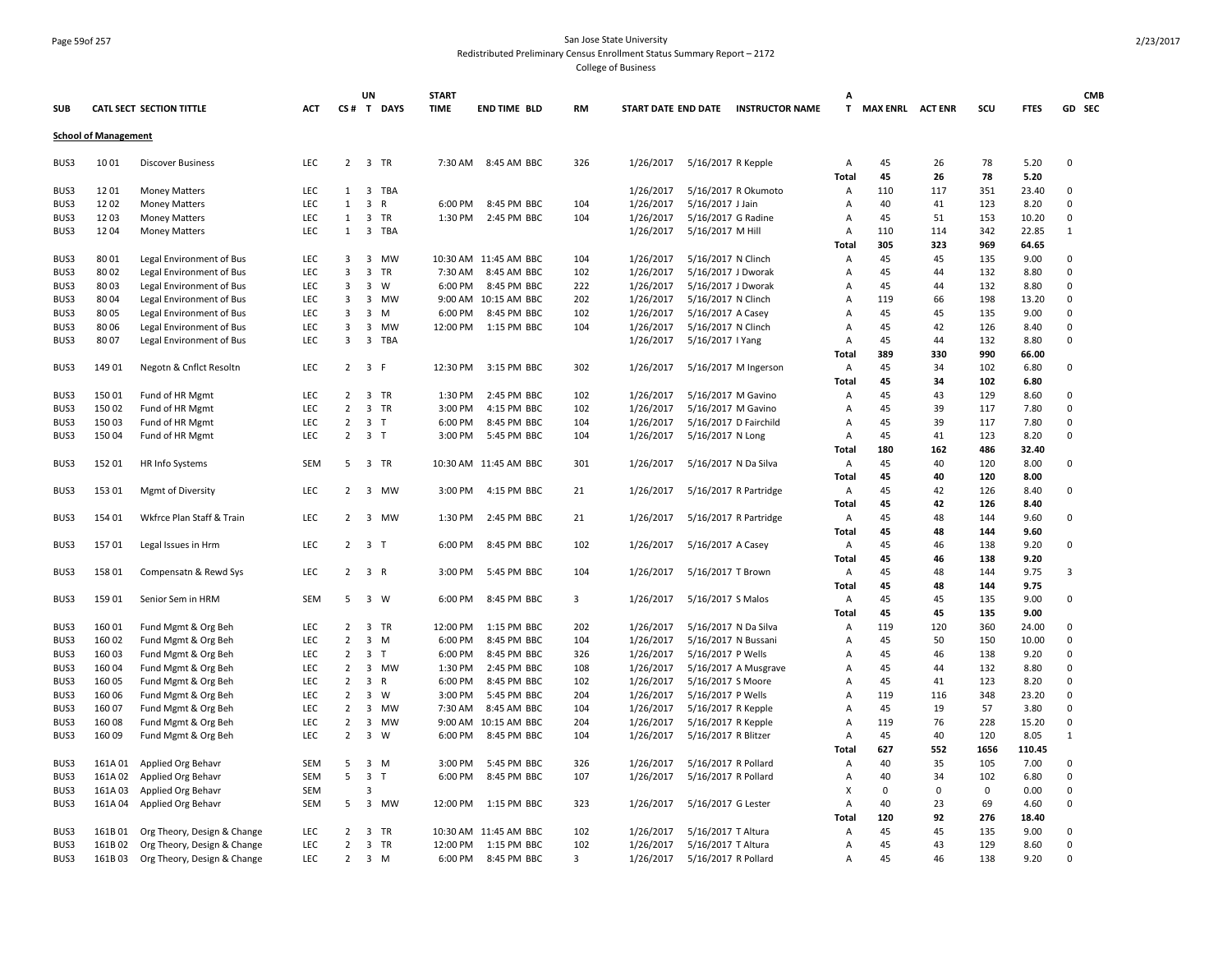# Page 60of 257 San Jose State University Redistributed Preliminary Census Enrollment Status Summary Report – 2172

College of Business

|            |         |                                 |            |                | <b>UN</b>      |            | <b>START</b>        |                       |           |                            |                     |                         | A            |                 |                |              |              |             | <b>CMB</b> |
|------------|---------|---------------------------------|------------|----------------|----------------|------------|---------------------|-----------------------|-----------|----------------------------|---------------------|-------------------------|--------------|-----------------|----------------|--------------|--------------|-------------|------------|
| <b>SUB</b> |         | <b>CATL SECT SECTION TITTLE</b> | <b>ACT</b> |                |                | CS# T DAYS | <b>TIME</b>         | <b>END TIME BLD</b>   | RM        | <b>START DATE END DATE</b> |                     | <b>INSTRUCTOR NAME</b>  | T            | <b>MAX ENRL</b> | <b>ACT ENR</b> | scu          | <b>FTES</b>  |             | GD SEC     |
|            |         |                                 |            |                |                |            |                     |                       |           |                            |                     |                         | <b>Total</b> | 135             | 134            | 402          | 26.80        |             |            |
| BUS3       | 16601   | Bus, Govt, Society              | LEC        | $\overline{2}$ |                | 3 TBA      |                     |                       |           | 1/26/2017                  | 5/16/2017 R Stross  |                         | Α            | 45              | 42             | 126          | 8.40         | $\mathbf 0$ |            |
| BUS3       | 16602   | Bus, Govt, Society              | LEC        | $\overline{2}$ | $\overline{3}$ | TBA        |                     |                       |           | 1/26/2017                  | 5/16/2017 R Stross  |                         | Α            | 45              | 41             | 123          | 8.20         | $\Omega$    |            |
| BUS3       | 16603   | Bus, Govt, Society              | <b>LEC</b> | 2              |                | 3 MW       |                     | 10:30 AM 11:45 AM BBC | 102       | 1/26/2017                  | 5/16/2017 R Stross  |                         | A            | 45              | 44             | 132          | 8.80         | $\mathbf 0$ |            |
|            |         |                                 |            |                |                |            |                     |                       |           |                            |                     |                         | <b>Total</b> | 135             | 127            | 381          | 25.40        |             |            |
| BUS3       | 180D01  | Indiv St Org Mgmt               | SUP        | 36             | 3              | TBA        |                     |                       |           | 1/26/2017                  | 5/16/2017           |                         | A            | $\mathbf 0$     | $\Omega$       | $\Omega$     | 0.00         | $\mathbf 0$ |            |
| BUS3       | 180D 02 | Indiv St Org Mgmt               | <b>SUP</b> | 36             |                | 1 TBA      |                     |                       |           | 1/26/2017                  | 5/16/2017 M Virick  |                         | A            | 10              | 1              | $\mathbf{1}$ | 0.07         | $\Omega$    |            |
| BUS3       | 180D03  | Indiv St Org Mgmt               | <b>SUP</b> | 36             |                | 1 TBA      |                     |                       |           | 1/26/2017                  | 5/16/2017 M Virick  |                         | A            | 10              | $\Omega$       | $\mathbf 0$  | 0.00         | $\mathbf 0$ |            |
| BUS3       | 180D 04 | Indiv St Org Mgmt               | SUP        | 36             |                | 1 TBA      |                     |                       |           | 1/26/2017                  | 5/16/2017 M Virick  |                         | A            | 10              | $\Omega$       | $\Omega$     | 0.00         | $\mathbf 0$ |            |
| BUS3       | 180D05  | Indiv St Org Mgmt               | <b>SUP</b> | 36             |                | 1 TBA      |                     |                       |           | 1/26/2017                  | 5/16/2017 M Virick  |                         | А            | 10              | $\Omega$       | $\Omega$     | 0.00         | $\mathbf 0$ |            |
| BUS3       | 180D 06 | Indiv St Org Mgmt               | <b>SUP</b> | 36             |                | 3 TBA      |                     |                       |           | 1/26/2017                  | 5/16/2017 S Rodan   |                         | A            | 10              | 5              | 15           | 1.00         | $\mathbf 0$ |            |
| BUS3       | 180D 07 | Indiv St Org Mgmt               | SUP        | 36             |                | 3 TBA      |                     |                       |           | 1/26/2017                  | 5/16/2017 M Virick  |                         | A            | 10              | $\Omega$       | $\Omega$     | 0.00         | $\mathbf 0$ |            |
| BUS3       | 180D08  | Indiv St Org Mgmt               | <b>SUP</b> | 36             |                | 2 TBA      |                     |                       |           | 1/26/2017                  | 5/16/2017 M Virick  |                         | A            | 5               | $\Omega$       | $\Omega$     | 0.00         | $\Omega$    |            |
|            |         |                                 |            |                |                |            |                     |                       |           |                            |                     |                         | Total        | 65              | 6              | 16           | 1.07         |             |            |
| BUS3       | 18901   | <b>Strategic Mgmt</b>           | <b>SEM</b> | 5              | 3 <sub>1</sub> |            | 6:00 PM             | 8:45 PM BBC           | 3         | 1/26/2017                  | 5/16/2017 S Chou    |                         | Α            | 30              | 32             | 96           | 6.40         | $\Omega$    |            |
| BUS3       | 18902   | <b>Strategic Mgmt</b>           | <b>SEM</b> | 5              |                | 3 TR       | 1:30 PM             | 2:45 PM BBC           | 21        | 1/26/2017                  | 5/16/2017 W Fruin   |                         | A            | 30              | 36             | 108          | 7.20         | $\Omega$    |            |
| BUS3       | 18903   | <b>Strategic Mgmt</b>           | SEM        | 5              | 3              | TR         | 3:00 PM             | 4:15 PM BBC           | 21        | 1/26/2017                  | 5/16/2017 W Fruin   |                         | A            | 30              | 39             | 117          | 7.80         | $\mathbf 0$ |            |
| BUS3       | 18904   | <b>Strategic Mgmt</b>           | SEM        | 5              |                | 3 MW       | 9:00 AM             | 10:15 AM BBC          | 104       | 1/26/2017                  | 5/16/2017 R Roman   |                         | A            | 30              | 30             | 90           | 6.00         | $\mathbf 0$ |            |
|            | 18905   |                                 | <b>SEM</b> | 5              | 3              | W          | 6:00 PM             | 8:45 PM BBC           | 102       | 1/26/2017                  | 5/16/2017 R Wood    |                         | A            | 30              | 26             | 78           | 5.20         | $\Omega$    |            |
| BUS3       |         | <b>Strategic Mgmt</b>           | SEM        | 5              |                | <b>MW</b>  |                     |                       |           | 1/26/2017                  |                     |                         |              | 30              |                | 90           |              | $\mathbf 0$ |            |
| BUS3       | 18906   | <b>Strategic Mgmt</b>           | SEM        | 5              | 3              | 3 MW       | 12:00 PM<br>1:30 PM | 1:15 PM BBC           | 21<br>102 |                            | 5/16/2017 C Wang    |                         | А            | 30              | 30<br>26       | 78           | 6.00<br>5.20 | $\Omega$    |            |
| BUS3       | 18907   | <b>Strategic Mgmt</b>           |            |                |                |            |                     | 2:45 PM BBC           |           | 1/26/2017                  | 5/16/2017 Y No      |                         | A            |                 |                |              |              |             |            |
| BUS3       | 18908   | <b>Strategic Mgmt</b>           | <b>SEM</b> | 5              | 3              | R          | 6:00 PM             | 8:45 PM BBC           | 3         | 1/26/2017                  | 5/16/2017 L Gee     |                         | A            | 30              | 33             | 99           | 6.60         | $\Omega$    |            |
| BUS3       | 18909   | <b>Strategic Mgmt</b>           | SEM        | 5              |                | 3 TR       | 3:00 PM             | 4:15 PM BBC           | 326       | 1/26/2017                  | 5/16/2017 G Radine  |                         | A            | 30              | 31             | 93           | 6.20         | $\mathbf 0$ |            |
| BUS3       | 189 10  | <b>Strategic Mgmt</b>           | <b>SEM</b> | 5              | 3              | MW         | 12:00 PM            | 1:15 PM BBC           | 102       | 1/26/2017                  | 5/16/2017 Y No      |                         | A            | 30              | 29             | 87           | 5.80         | $\mathbf 0$ |            |
| BUS3       | 189 12  | <b>Strategic Mgmt</b>           | SEM        | 5              | 3              | MW         | 7:30 AM             | 8:45 AM BBC           | 102       | 1/26/2017                  | 5/16/2017 C Wang    |                         | A            | 30              | 28             | 84           | 5.60         | $\Omega$    |            |
| BUS3       | 189 13  | <b>Strategic Mgmt</b>           | SEM        | 5              | 3              | M          | 6:00 PM             | 8:45 PM BBC           | 130       | 1/26/2017                  | 5/16/2017 R Wood    |                         | A            | 30              | 31             | 93           | 6.20         | $\Omega$    |            |
| BUS3       | 189 14  | <b>Strategic Mgmt</b>           | SEM        | 5              | 3              | MW         |                     | 9:00 AM 10:15 AM BBC  | 102       | 1/26/2017                  | 5/16/2017 C Wang    |                         | A            | 30              | 30             | 90           | 6.00         | $\mathbf 0$ |            |
| BUS3       | 189 15  | <b>Strategic Mgmt</b>           | <b>SEM</b> |                | $\overline{3}$ |            |                     |                       |           |                            |                     |                         | x            | $\Omega$        | $\Omega$       | $\mathbf 0$  | 0.00         | $\Omega$    |            |
| BUS3       | 189 16  | <b>Strategic Mgmt</b>           | SEM        | 5              | 3              | R          | 6:00 PM             | 8:45 PM BBC           | 103       | 1/26/2017                  | 5/16/2017 S Rodan   |                         | A            | 30              | 22             | 66           | 4.40         | $\mathbf 0$ |            |
| BUS3       | 189 17  | <b>Strategic Mgmt</b>           | SEM        | 5              | 3              | MW         | 1:30 PM             | 2:45 PM BBC           | 326       | 1/26/2017                  | 5/16/2017 T Shirley |                         | A            | 30              | 32             | 96           | 6.40         | $\Omega$    |            |
| BUS3       | 189 18  | <b>Strategic Mgmt</b>           | <b>SEM</b> | 5              | 3              | MW         | 1:30 PM             | 2:45 PM BBC           | 104       | 1/26/2017                  | 5/16/2017 R Roman   |                         | A            | 30              | 30             | 90           | 6.00         | 0           |            |
| BUS3       | 189 19  | <b>Strategic Mgmt</b>           | SEM        | 5              | 3              | MW         | 3:00 PM             | 4:15 PM BBC           | 104       | 1/26/2017                  | 5/16/2017 R Roman   |                         | А            | 30              | 29             | 87           | 5.80         | $\mathsf 0$ |            |
| BUS3       | 189 20  | <b>Strategic Mgmt</b>           | SEM        | 5              | 3              | <b>MW</b>  | 4:30 PM             | 5:45 PM BBC           | 21        | 1/26/2017                  | 5/16/2017 T Shirley |                         | A            | 30              | 31             | 93           | 6.20         | $\mathbf 0$ |            |
| BUS3       | 189 21  | <b>Strategic Mgmt</b>           | <b>SEM</b> | 5              | 3              | TR         |                     | 10:30 AM 11:45 AM BBC | 104       | 1/26/2017                  | 5/16/2017 Y No      |                         | A            | 30              | 26             | 78           | 5.20         | $\Omega$    |            |
| BUS3       | 189 22  | <b>Strategic Mgmt</b>           | SEM        | 5              |                | 3 TR       | 12:00 PM            | 1:15 PM BBC           | 104       | 1/26/2017                  | 5/16/2017 Y No      |                         | А            | 30              | 28             | 84           | 5.60         | $\mathbf 0$ |            |
| BUS3       | 189 23  | <b>Strategic Mgmt</b>           | SEM        | 5              |                | 3 TR       | 7:30 AM             | 8:45 AM BBC           | 104       | 1/26/2017                  |                     | 5/16/2017 L Dunn-Jensen | А            | 30              | 30             | 90           | 6.00         | $\mathbf 0$ |            |
| BUS3       | 189 24  | <b>Strategic Mgmt</b>           | SEM        | 5              |                | 3 TR       | 9:00 AM             | 10:15 AM BBC          | 104       | 1/26/2017                  |                     | 5/16/2017 L Dunn-Jensen | A            | 30              | 33             | 99           | 6.60         | $\Omega$    |            |
| BUS3       | 189 25  | <b>Strategic Mgmt</b>           | <b>SEM</b> | 5              | $\overline{3}$ | <b>TR</b>  | 12:00 PM            | 1:15 PM BBC           | 21        | 1/26/2017                  |                     | 5/16/2017 L Dunn-Jensen | A            | 30              | 32             | 96           | 6.40         | $\Omega$    |            |
| BUS3       | 189 26  | <b>Strategic Mgmt</b>           | SEM        | 5              | 3 R            |            | 6:00 PM             | 8:45 PM BBC           | 205       | 1/26/2017                  | 5/16/2017 S Chou    |                         | A            | 30              | 24             | 72           | 4.80         | $\mathbf 0$ |            |
| BUS3       | 189 27  | <b>Strategic Mgmt</b>           | <b>SEM</b> | 5              |                | 3 TR       |                     | 9:00 AM 10:15 AM BBC  | 103       | 1/26/2017                  |                     | 5/16/2017 A Musgrave    | A            | 30              | 32             | 96           | 6.40         | $\Omega$    |            |
| BUS3       | 189 28  | <b>Strategic Mgmt</b>           | <b>SEM</b> |                | 3              |            |                     |                       |           |                            |                     |                         | X            | $\mathbf 0$     | $\mathbf 0$    | $\mathbf 0$  | 0.00         | $\mathbf 0$ |            |
| BUS3       | 189 29  | <b>Strategic Mgmt</b>           | <b>SEM</b> | 5              |                | 3 MW       |                     | 10:30 AM 11:45 AM BBC | 301       | 1/26/2017                  | 5/16/2017 G Lester  |                         | A            | 30              | 22             | 66           | 4.40         | $\Omega$    |            |
|            |         |                                 |            |                |                |            |                     |                       |           |                            |                     |                         | <b>Total</b> | 780             | 772            | 2316         | 154.40       |             |            |

**School of Management Total 3096 2827 8479 565.52**